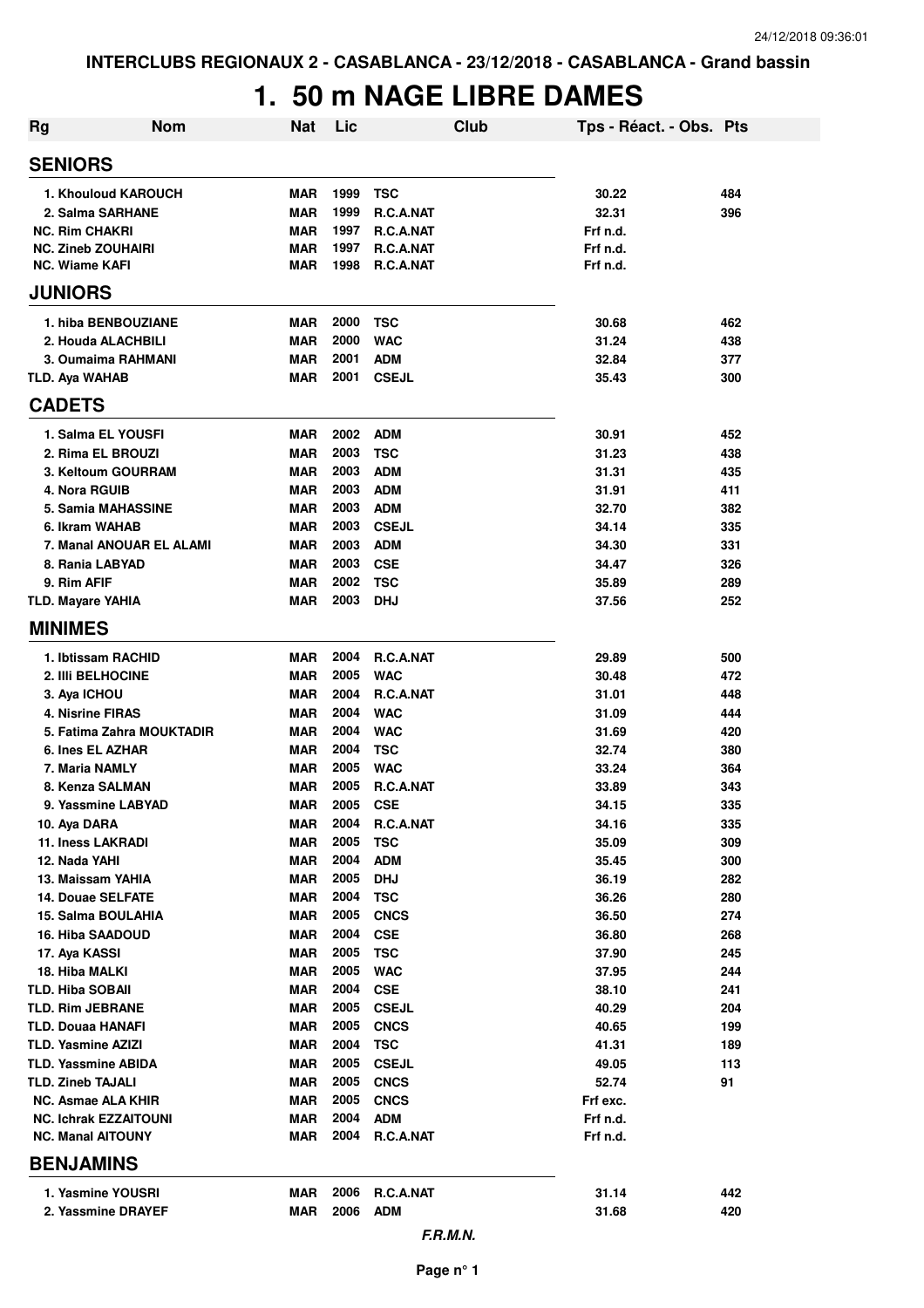## **1. 50 m NAGE LIBRE DAMES**

| Rg | <b>Nom</b>                    | <b>Nat</b> | Lic  | Club         | Tps - Réact. - Obs. Pts |     |
|----|-------------------------------|------------|------|--------------|-------------------------|-----|
|    | <b>BENJAMINS</b>              |            |      |              |                         |     |
|    | 3. Camelia AMRANI             | <b>MAR</b> | 2006 | <b>TSC</b>   | 32.63                   | 384 |
|    | <b>4. Malak MESLOUH</b>       | <b>MAR</b> | 2006 | <b>ADM</b>   | 32.82                   | 378 |
|    | 5. Salma EL YOUSFI            | <b>MAR</b> | 2007 | R.C.A.NAT    | 32.90                   | 375 |
|    | 6. Zainab IDRISSI             | <b>MAR</b> | 2007 | <b>CNCS</b>  | 34.42                   | 327 |
|    | 7. Lina EL OUADIH             | <b>MAR</b> | 2006 | R.C.A.NAT    | 34.86                   | 315 |
|    | 8. Lina BERRISSOUL            | <b>MAR</b> | 2007 | <b>WAC</b>   | 35.79                   | 291 |
|    | 9. Ghita GHETREFF             | <b>MAR</b> | 2006 | <b>ADM</b>   | 36.07                   | 284 |
|    | 10. Salma ZAID                | <b>MAR</b> | 2007 | <b>CSE</b>   | 36.47                   | 275 |
|    | <b>11. Kawtar MIRHLAMI</b>    | <b>MAR</b> | 2007 | <b>DHJ</b>   | 36.72                   | 269 |
|    | <b>12. Rihab ZARGANI</b>      | <b>MAR</b> | 2006 | <b>CNCS</b>  | 37.18                   | 260 |
|    | 13. Yasmine SIFALLAH          | <b>MAR</b> | 2006 | <b>WAC</b>   | 37.23                   | 259 |
|    | 14. Kamilia ATIF              | <b>MAR</b> | 2007 | <b>TSC</b>   | 37.25                   | 258 |
|    | <b>15. Rita BENLOULID</b>     | <b>MAR</b> | 2006 | R.C.A.NAT    | 37.64                   | 250 |
|    | 16. Yassmine BENGHEDIFA       | <b>MAR</b> | 2007 | <b>ADM</b>   | 37.72                   | 249 |
|    | <b>17. Nisrine MOUKASSI</b>   | <b>MAR</b> | 2006 | <b>TSC</b>   | 37.91                   | 245 |
|    | <b>18. Malak BAROUDI</b>      | <b>MAR</b> | 2007 | R.C.A.NAT    | 38.26                   | 238 |
|    | 19. Salma AZIZI               | <b>MAR</b> | 2007 | <b>TSC</b>   | 38.48                   | 234 |
|    | 20. Aya LAALA                 | <b>MAR</b> | 2007 | <b>TSC</b>   | 38.67                   | 231 |
|    | 21. Dina YAMOURI              | <b>MAR</b> | 2006 | <b>ADM</b>   | 38.90                   | 227 |
|    | 22. Alaa SAOUT EL HAK         | <b>MAR</b> | 2006 | <b>CNCS</b>  | 39.26                   | 220 |
|    | 23. Ryhab CHIKER              | <b>MAR</b> | 2007 | <b>ADM</b>   | 39.45                   | 217 |
|    | 24. Bassma RAZIQ              | <b>MAR</b> | 2006 | <b>CNCS</b>  | 40.58                   | 200 |
|    | 25. Hajar RAISSE              | <b>MAR</b> | 2006 | <b>CSE</b>   | 41.00                   | 193 |
|    | 26. Chaimaa MAFTAH EL KASSIMY | <b>MAR</b> | 2006 | <b>ADM</b>   | 41.16                   | 191 |
|    | 27. Soulafa CHAKIB            | <b>MAR</b> | 2006 | <b>TSC</b>   | 41.87                   | 182 |
|    | 28. Hafssa OULACHBAR          | <b>MAR</b> | 2006 | <b>WAC</b>   | 42.92                   | 169 |
|    | 29. Sara ELHAIMI              | <b>MAR</b> | 2006 | <b>TSC</b>   | 43.54                   | 161 |
|    | 30. Khadija MENBEH            | <b>MAR</b> | 2007 | <b>CNCS</b>  | 43.88                   | 158 |
|    | <b>31. Hiba MAKBOULI</b>      | <b>MAR</b> | 2007 | <b>DHJ</b>   | 44.23                   | 154 |
|    | 32. Hiba ABERCHANE            | <b>MAR</b> | 2007 | <b>CSEJL</b> | 44.66                   | 150 |
|    | 33. Yara EL MAQRI             | <b>MAR</b> | 2007 | <b>CNCS</b>  | 44.93                   | 147 |
|    | 34. Khadija BADAINE           | <b>MAR</b> | 2007 | <b>ADM</b>   | 45.41                   | 142 |
|    | 35. Hiba HILALI               | <b>MAR</b> | 2007 | <b>ADM</b>   | 45.58                   | 141 |
|    | 36. Ghita AFRIAD              | <b>MAR</b> | 2007 | <b>CSE</b>   | 46.34                   | 134 |
|    | 37. Rania AOUAM               | <b>MAR</b> | 2006 | <b>CNCS</b>  | 46.44                   | 133 |
|    | 38. Aya ZEJLI                 | <b>MAR</b> | 2007 | <b>CNCS</b>  | 48.32                   | 118 |
|    | 39. Kenza GHAZI               | <b>MAR</b> | 2007 | <b>ADM</b>   | 49.17                   | 112 |
|    | 40. Aya ES SABBAR             | <b>MAR</b> | 2006 | <b>CSEJL</b> | 50.45                   | 104 |
|    | 41. Imane MOUCHAMIS           | <b>MAR</b> | 2006 | <b>CNCS</b>  | 51.80                   | 96  |
|    | 42. Assia TAWSSI              | <b>MAR</b> | 2007 | <b>TSC</b>   | 51.88                   | 95  |
|    | <b>43. Sabrina LOURINI</b>    | <b>MAR</b> | 2007 | <b>CSEJL</b> | 56.70                   | 73  |
|    | 44. Yasmine RAZIQ             | <b>MAR</b> | 2007 | <b>CNCS</b>  | 58.55                   | 66  |
|    | <b>NC. Nada MOSSADDIK</b>     | <b>MAR</b> | 2006 | <b>CNCS</b>  | Frf n.d.                |     |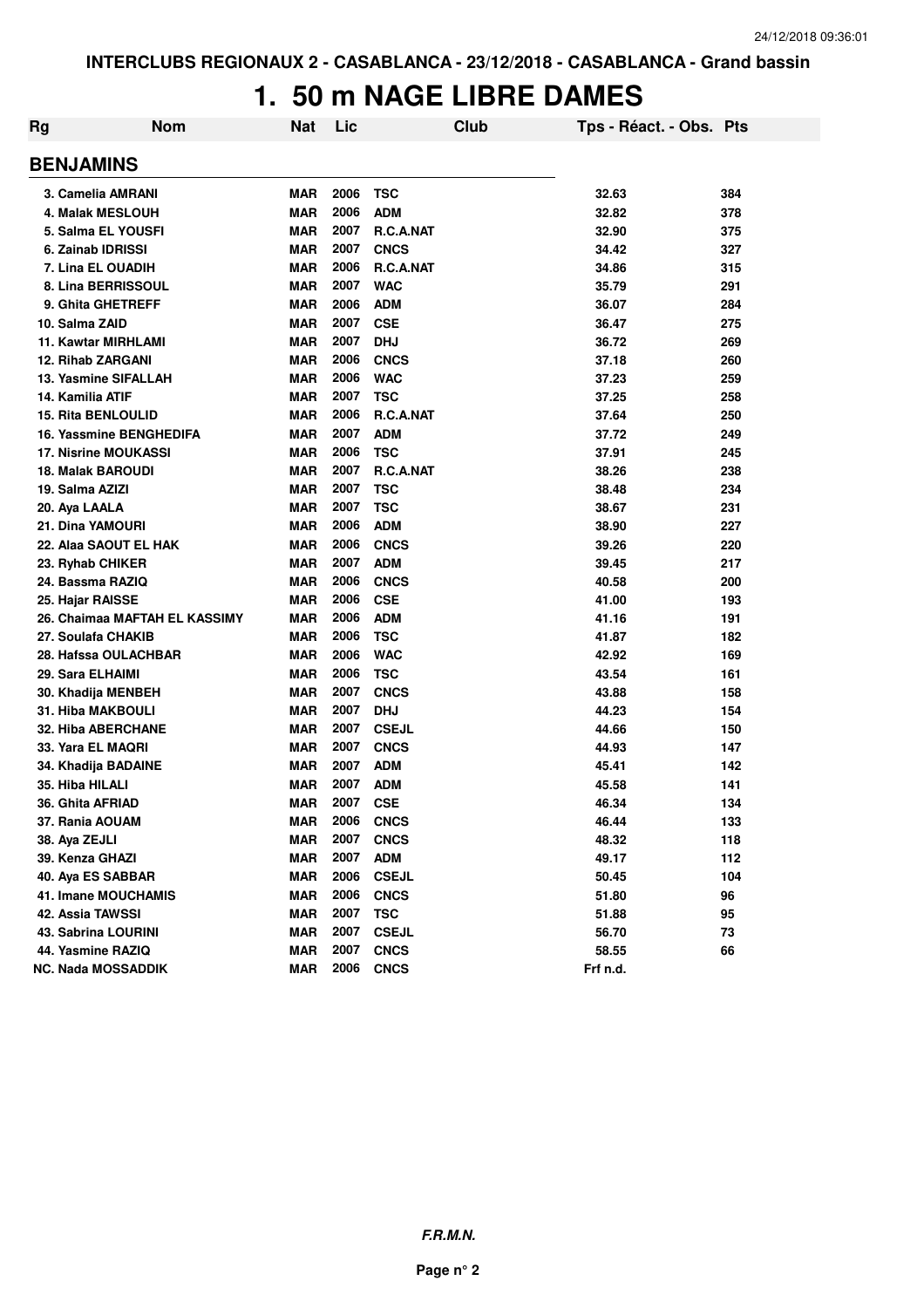#### **2. 50 m NAGE LIBRE MESSIEURS**

| <b>Rg</b> | <b>Nom</b>                                                   | <b>Nat</b> | Lic          |                                | Club | Tps - Réact. - Obs. Pts |            |
|-----------|--------------------------------------------------------------|------------|--------------|--------------------------------|------|-------------------------|------------|
|           | <b>SENIORS</b>                                               |            |              |                                |      |                         |            |
|           | 1. Mohamed OUAHMID                                           | <b>MAR</b> | 1998         | <b>ADM</b>                     |      | 25.53                   | 549        |
|           | 2. Zouhair EL KHALFI                                         | <b>MAR</b> | 1993         | <b>R.C.A.NAT</b>               |      | 26.32                   | 501        |
|           | 3. Almehdi EL BOUHTOURI                                      | <b>MAR</b> | 1995         | <b>R.C.A.NAT</b>               |      | 27.22                   | 453        |
|           | 4. Yasser KATAYFJI                                           | <b>MAR</b> | 1999         | <b>R.C.A.NAT</b>               |      | 27.39                   | 445        |
|           | 5. Badr HASSOUNI                                             | <b>MAR</b> | 1998         | <b>ADM</b>                     |      | 27.48                   | 440        |
|           | <b>TLD. Amine EL KASBI</b>                                   | <b>MAR</b> | 1991         | <b>OUM RABII</b>               |      | 30.03                   | 337        |
|           | <b>TLD. M'hamed ABBOUGUI</b>                                 | <b>MAR</b> | 1992         | <b>OUM RABII</b>               |      | 30.31                   | 328        |
|           | <b>TLD. Bouchaib EZZARHOUNY</b>                              | <b>MAR</b> | 1998         | <b>OUM RABII</b>               |      | 30.83                   | 312        |
|           | <b>TLD. Omar SALMOUN</b>                                     | <b>MAR</b> | 1996         | <b>OUM RABII</b>               |      | 33.32                   | 247        |
|           | <b>TLD. Badreddine ET TOUATY</b>                             | <b>MAR</b> | 1992         | <b>OUM RABII</b>               |      | 37.79                   | 169        |
|           | <b>NC. Ahmed BENNAJEH</b>                                    | <b>MAR</b> | 1998         | <b>CSE</b>                     |      | Frf exc.                |            |
|           | NC. Oussama ZEHNOUNI                                         | <b>MAR</b> | 1998         | R.C.A.NAT                      |      | Frf exc.                |            |
|           | <b>NC. Mouad EL MOUSTAKIM</b>                                | <b>MAR</b> | 1999         | R.C.A.NAT                      |      | Frf n.d.                |            |
|           | <b>JUNIORS</b>                                               |            |              |                                |      |                         |            |
|           | 1. Mohammed SEFRAOUI                                         | <b>MAR</b> | 2000         | <b>R.C.A.NAT</b>               |      | 26.45                   | 494        |
|           | 2. nizar BANSAR                                              | <b>MAR</b> | 2001         | <b>R.C.A.NAT</b>               |      | 26.46                   | 493        |
|           | 3. Mohamed Moussa MAASRA                                     | <b>MAR</b> | 2001         | <b>ADM</b>                     |      | 30.29                   | 329        |
|           | <b>TLD. Mohamed ELOUKKAIL</b>                                | <b>MAR</b> | 2000         | <b>OUM RABII</b>               |      | 31.66                   | 288        |
|           | <b>TLD. Aissa MOURHAT</b>                                    | <b>MAR</b> | 2000         | <b>OUM RABII</b>               |      | 32.30                   | 271        |
|           | <b>TLD. Abdelmoutalib NACIRI</b>                             | <b>MAR</b> | 2000         | <b>OUM RABII</b>               |      | 37.86                   | 168        |
|           | <b>NC. Reyane ENNABTY</b><br><b>NC. Ahmed Yassine FLIYOU</b> | <b>MAR</b> | 2001<br>2001 | <b>ADM</b>                     |      | Frf n.d.                |            |
|           | <b>CADETS</b>                                                | <b>MAR</b> |              | <b>R.C.A.NAT</b>               |      | Frf n.d.                |            |
|           |                                                              |            |              |                                |      |                         |            |
|           | 1. Abdelmoughit MAMDOUH                                      | <b>MAR</b> | 2002         | <b>ADM</b>                     |      | 25.57                   | 547        |
|           | 2. Ali KAMIL                                                 | <b>MAR</b> | 2002         | <b>WAC</b>                     |      | 26.26                   | 505        |
|           | 3. Idriss AZHAR                                              | <b>MAR</b> | 2003         | R.C.A.NAT                      |      | 26.56                   | 488        |
|           | 4. Sami KIBAL                                                | <b>MAR</b> | 2002         | <b>WAC</b>                     |      | 26.79                   | 475        |
|           | 5. Aymane MESLOUH                                            | <b>MAR</b> | 2002         | <b>ADM</b>                     |      | 27.15                   | 457        |
|           | <b>6. Aymen TAJEDDINE</b>                                    | <b>MAR</b> | 2003         | <b>WAC</b>                     |      | 27.39                   | 445        |
|           | 7. Saad LAKHLALKI                                            | <b>MAR</b> | 2002         | <b>CSE</b>                     |      | 27.56                   | 436        |
|           | 8. El Mehdi LAANAYA                                          | <b>MAR</b> | 2003         | <b>TSC</b>                     |      | 27.84                   | 423        |
|           | 9. Mohamed Reda MAMI                                         | <b>MAR</b> | 2002         | <b>TSC</b>                     |      | 29.54                   | 354        |
|           | <b>10. Ghali IRAQUI HOUSSEINI</b>                            | MAR        | 2003         | R.C.A.NAT                      |      | 29.59                   | 353        |
|           | 11. Abderrahmane BENJARY                                     | <b>MAR</b> | 2003         | <b>CSE</b>                     |      | 30.02                   | 338        |
|           | <b>12. Khalil BAKADOUR</b>                                   | MAR        | 2003         | <b>DHJ</b>                     |      | 30.33                   | 327        |
|           | 13. Sami DEFAA                                               | MAR        | 2003         | R.C.A.NAT                      |      | 31.14                   | 302        |
|           | 14. Alaa ABIR                                                | MAR        | 2003<br>2003 | <b>DHJ</b>                     |      | 31.99                   | 279        |
|           | <b>15. Fahd LAHMIDI</b><br>16. Elouadoudi AKKOUR             | MAR<br>MAR | 2002         | <b>DHJ</b><br><b>OUM RABII</b> |      | 32.18<br>32.63          | 274<br>263 |
|           | <b>TLD. Zine Elabidine ES SABBAR</b>                         | MAR        | 2003         | <b>CSEJL</b>                   |      | 36.77                   | 183        |
|           | <b>TLD. Mouad BOUSLAMTI</b>                                  | MAR        | 2003         | <b>TSC</b>                     |      | 38.53                   | 159        |
|           | <b>TLD. Mohamed Taha BADR</b>                                | MAR        | 2002         | <b>OUM RABII</b>               |      | 38.65                   | 158        |
|           | <b>TLD. Saifeddine BENBASSAM</b>                             | MAR        | 2002         | <b>OUM RABII</b>               |      | 46.24                   | 92         |
|           | <b>NC. Ilias ELHAOUARI</b>                                   | MAR        |              | 2003 R.C.A.NAT                 |      | Frf n.d.                |            |
|           | <b>MINIMES</b>                                               |            |              |                                |      |                         |            |
|           | 1. Mohamed Badr OUAMMOU                                      | MAR        | 2004         | <b>WAC</b>                     |      | 26.78                   | 476        |
|           | 2. Amr BENATMANE                                             | MAR        | 2005         | <b>TSC</b>                     |      | 29.19                   | 367        |
|           | 3. Yassine HASSOUNE                                          | MAR        | 2004         | <b>CNCS</b>                    |      | 29.21                   | 367        |
|           | 4. Younes LAALA                                              | MAR        | 2004         | <b>TSC</b>                     |      | 29.64                   | 351        |
|           | 5. Mohamed EL BOUZKRI                                        | MAR        | 2005         | <b>CNCS</b>                    |      | 29.79                   | 345        |
|           | 6. Mehdi BOUIRIG                                             | MAR        | 2004         | <b>ADM</b>                     |      | 29.93                   | 341        |
|           | 7. Ilyas LARABI                                              | MAR        | 2004         | <b>TSC</b>                     |      | 30.19                   | 332        |
|           | 8. Soulaymane MOUJI                                          | MAR        | 2004         | <b>ADM</b>                     |      | 30.37                   | 326        |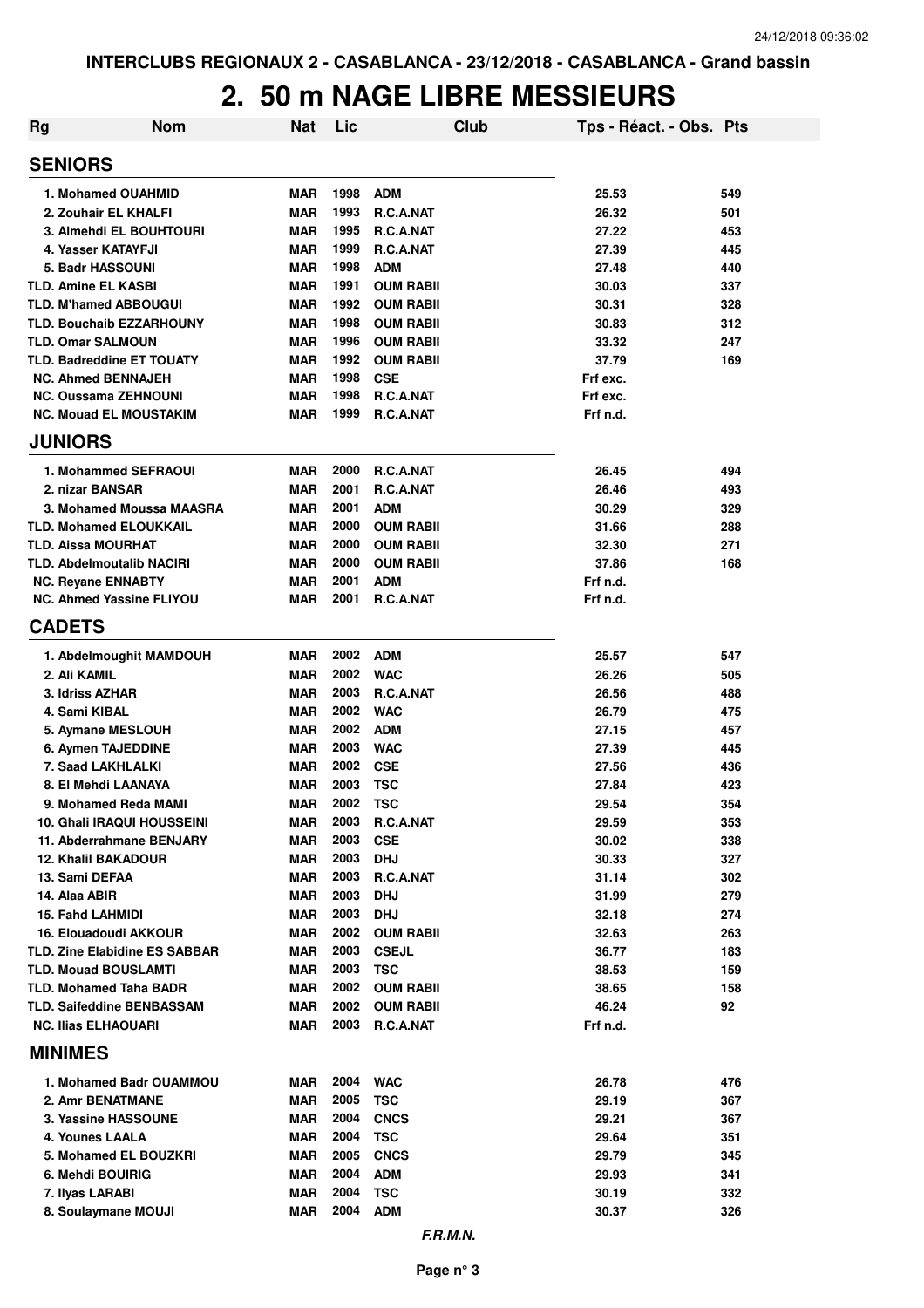## **2. 50 m NAGE LIBRE MESSIEURS**

| Rg | <b>Nom</b>                        | <b>Nat</b> | Lic  |              | Club | Tps - Réact. - Obs. Pts |     |
|----|-----------------------------------|------------|------|--------------|------|-------------------------|-----|
|    | <b>MINIMES</b>                    |            |      |              |      |                         |     |
|    | 8. Akram AYOUCHI                  | <b>MAR</b> | 2004 | <b>TSC</b>   |      | 30.37                   | 326 |
|    | <b>10. Souhail SLILI</b>          | <b>MAR</b> | 2004 | <b>CSEJL</b> |      | 31.37                   | 296 |
|    | 11. Achraf AOUAM                  | <b>MAR</b> | 2004 | <b>CNCS</b>  |      | 31.79                   | 284 |
|    | 11. Abdellatif HIMMECH            | <b>MAR</b> | 2004 | <b>TSC</b>   |      | 31.79                   | 284 |
|    | 13. Wahb EL ATLASSI               | <b>MAR</b> | 2004 | <b>CNCS</b>  |      | 32.06                   | 277 |
|    | 14. Mohamed Aymen HARRABIDA       | <b>MAR</b> | 2005 | R.C.A.NAT    |      | 32.16                   | 274 |
|    | 15. Adam KHALLAD                  | <b>MAR</b> | 2004 | <b>TSC</b>   |      | 32.18                   | 274 |
|    | 16. Ilyass BOUCHTI                | <b>MAR</b> | 2004 | <b>TSC</b>   |      | 32.77                   | 259 |
|    | 17. Amine EL BOUZAIDI             | <b>MAR</b> | 2004 | <b>TSC</b>   |      | 32.89                   | 257 |
|    | 18. Abdelkoddous BOUBKERI         | <b>MAR</b> | 2004 | <b>TSC</b>   |      | 33.37                   | 246 |
|    | 19. Ismail KASSI                  | <b>MAR</b> | 2004 | <b>TSC</b>   |      | 33.47                   | 243 |
|    | 20. Yassine IFASSIOUEN            | <b>MAR</b> | 2004 | R.C.A.NAT    |      | 33.71                   | 238 |
|    | 21. Mohammed MEDIANE              | <b>MAR</b> | 2005 | <b>ADM</b>   |      | 33.72                   | 238 |
|    | 22. Ismail AIT MOUMAD             | <b>MAR</b> | 2005 | <b>ADM</b>   |      | 33.77                   | 237 |
|    | 23. Hamza MAHJOUBI                | <b>MAR</b> | 2005 | <b>CNCS</b>  |      | 33.83                   | 236 |
|    | 24. Mouhssine FALIH               | <b>MAR</b> | 2005 | <b>CSEJL</b> |      | 34.59                   | 221 |
|    | 25. Othmane CHADIDE               | <b>MAR</b> | 2005 | <b>CSE</b>   |      | 35.04                   | 212 |
|    | 26. Taha MAFTAH EL KASSIMY        | <b>MAR</b> | 2005 | <b>ADM</b>   |      | 35.05                   | 212 |
|    | 27. Ayman ZERHOUN                 | <b>MAR</b> | 2004 | <b>CNCS</b>  |      | 35.19                   | 209 |
|    | 28. Mohamed EL BAKILI             | <b>MAR</b> | 2005 | <b>TSC</b>   |      | 35.22                   | 209 |
|    | 29. Mohamed QUITAR                | <b>MAR</b> | 2005 | <b>ADM</b>   |      | 35.59                   | 202 |
|    | <b>TLD. Mohammed REGRAGUI</b>     | <b>MAR</b> | 2005 | <b>CSEJL</b> |      | 36.17                   | 193 |
|    | TLD. Ayman BOUAKIL EL IDRISSI     | <b>MAR</b> | 2005 | <b>CNCS</b>  |      | 36.19                   | 192 |
|    | <b>TLD. Otmane ABERCHANE</b>      | <b>MAR</b> | 2004 | <b>CSEJL</b> |      | 36.52                   | 187 |
|    | <b>TLD. Younes DAHBI</b>          | <b>MAR</b> | 2005 | <b>ADM</b>   |      | 36.91                   | 181 |
|    | <b>TLD. Anas WARDI</b>            | <b>MAR</b> | 2004 | <b>CSEJL</b> |      | 37.10                   | 179 |
|    | <b>TLD. Rayane AKANSOUS</b>       | <b>MAR</b> | 2005 | <b>WAC</b>   |      | 37.17                   | 178 |
|    | <b>TLD. Ilyas SIOUAGHI</b>        | <b>MAR</b> | 2005 | <b>ADM</b>   |      | 37.91                   | 167 |
|    | <b>TLD. Walid ATYA</b>            | <b>MAR</b> | 2005 | <b>TSC</b>   |      | 39.57                   | 147 |
|    | <b>TLD. Adam CHAFII</b>           | <b>MAR</b> | 2004 | <b>CSEJL</b> |      | 40.03                   | 142 |
|    | <b>TLD. Abdelkrim EL AZDI</b>     | <b>MAR</b> | 2004 | <b>CSEJL</b> |      | 40.47                   | 137 |
|    | <b>TLD. Ilyass NORY</b>           | <b>MAR</b> | 2004 | <b>CNCS</b>  |      | 41.25                   | 130 |
|    | <b>TLD. Mohammed Amine YAZID</b>  | <b>MAR</b> | 2005 | <b>CSEJL</b> |      | 1:02.07                 | 38  |
|    | <b>NC. Aymen LOUCHI</b>           | <b>MAR</b> | 2004 | <b>DHJ</b>   |      | Frf exc.                |     |
|    | NC. Mohammed Rayane EL ADILI      | <b>MAR</b> |      | 2005 CSEJL   |      | Frf n.d.                |     |
|    | <b>NC. Abderrahmane EL KAOUTI</b> | MAR        | 2004 | <b>DHJ</b>   |      | Frf n.d.                |     |
|    | <b>NC. Othmane TAHIRI</b>         | MAR        | 2005 | <b>TSC</b>   |      | Frf n.d.                |     |
|    | <b>BENJAMINS</b>                  |            |      |              |      |                         |     |
|    | 1. Saif Eddine CHOUAIBI           | MAR        | 2006 | ADM          |      | 30.00                   | 338 |
|    | 2. Abdelhakim CHAFFAA             | MAR        | 2006 | <b>CSE</b>   |      | 32.39                   | 269 |
|    | 3. Ilias BEN HAMOU                | MAR        | 2007 | <b>CSE</b>   |      | 32.93                   | 256 |
|    | 4. Yahya ZAGRI                    | MAR        | 2006 | <b>ADM</b>   |      | 33.22                   | 249 |
|    | 5. Ahmed Rayane NAMLY             | MAR        | 2007 | <b>WAC</b>   |      | 33.37                   | 246 |
|    | 6. Fadi ZOUGGARI                  | MAR        | 2007 | <b>DHJ</b>   |      | 33.56                   | 241 |
|    | 7. Youssef HABBANE                | MAR        | 2006 | <b>WAC</b>   |      | 33.59                   | 241 |
|    | 8. Saad SLIM                      | <b>MAR</b> | 2006 | R.C.A.NAT    |      | 33.74                   | 238 |
|    | 9. Ismail EL BOUZKRI              | MAR        | 2007 | <b>CNCS</b>  |      | 33.93                   | 234 |
|    | 10. Yacine MINSAF                 | MAR        | 2006 | <b>CNCS</b>  |      | 34.16                   | 229 |
|    | 11. Achraf AKIL                   | MAR        | 2006 | <b>CSEJL</b> |      | 34.43                   | 224 |
|    | 12. Ali BOUSLIM                   | <b>MAR</b> | 2006 | <b>TSC</b>   |      | 34.55                   | 221 |
|    | <b>13. Ziad BOURAOUD</b>          | <b>MAR</b> | 2007 | R.C.A.NAT    |      | 34.82                   | 216 |
|    | <b>14. Mohamed Amine ENNHAILI</b> | <b>MAR</b> | 2007 | <b>WAC</b>   |      | 34.93                   | 214 |
|    | 15. Elmehdi HOUIRICH              | <b>MAR</b> | 2007 | <b>DHJ</b>   |      | 34.94                   | 214 |
|    | 16. Rayane M'GHARI                | MAR        | 2007 | <b>DHJ</b>   |      | 35.18                   | 210 |
|    | 17. Mohamed Hamza HAJOUANE        | MAR        | 2006 | R.C.A.NAT    |      | 35.29                   | 208 |
|    |                                   |            |      |              |      |                         |     |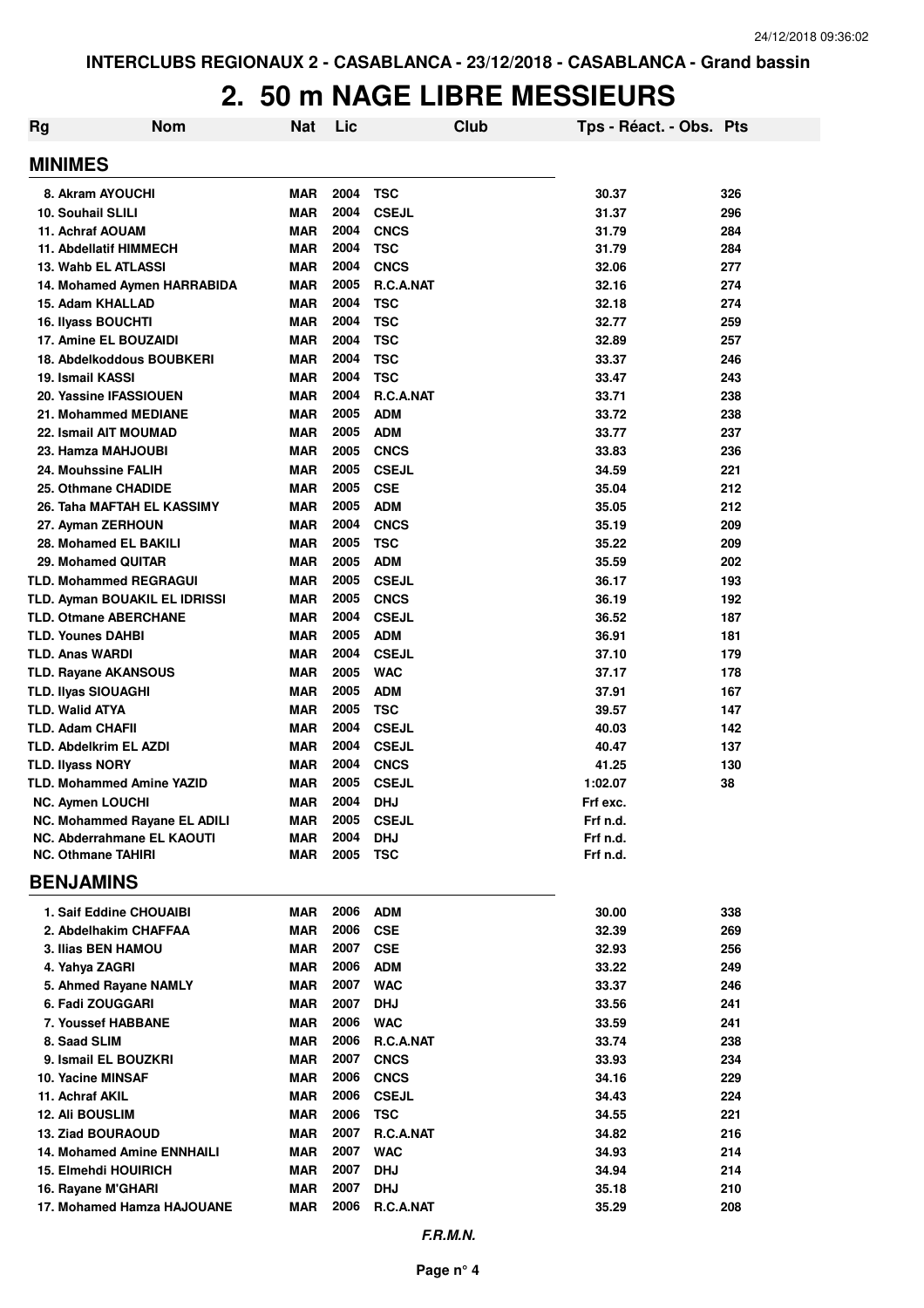#### **2. 50 m NAGE LIBRE MESSIEURS**

| Rg | <b>Nom</b>                             | Nat                      | Lic          | Club                       | Tps - Réact. - Obs. Pts |            |
|----|----------------------------------------|--------------------------|--------------|----------------------------|-------------------------|------------|
|    | <b>BENJAMINS</b>                       |                          |              |                            |                         |            |
|    | 18. Mehdi KAMIL                        | MAR                      | 2006         | <b>WAC</b>                 | 35.30                   | 207        |
|    | <b>19. Ahmed NIDAOUI</b>               | <b>MAR</b>               | 2007         | <b>WAC</b>                 | 35.44                   | 205        |
|    | 20. Yassir BAZZINE                     | <b>MAR</b>               | 2007         | <b>CNCS</b>                | 35.52                   | 204        |
|    | 21. Mohamed Amine MOKRINI              | <b>MAR</b>               | 2006         | <b>TSC</b>                 | 35.67                   | 201        |
|    | 22. Saad ELYOUSFI                      | <b>MAR</b>               | 2006         | <b>ADM</b>                 | 35.74                   | 200        |
|    | 23. Ali MAAROUF                        | <b>MAR</b>               | 2006         | R.C.A.NAT                  | 35.92                   | 197        |
|    | 24. Youssef YAHI                       | <b>MAR</b>               | 2006         | <b>ADM</b>                 | 35.99                   | 196        |
|    | 25. Mohamed Ghali KHADRAOUI            | <b>MAR</b>               | 2006         | <b>CSE</b>                 | 36.18                   | 193        |
|    | 26. Ibrahim AIT ZOULET                 | <b>MAR</b>               | 2006         | <b>CSEJL</b>               | 36.22                   | 192        |
|    | 27. Adam TIMOUYASSE                    | <b>MAR</b>               | 2006         | <b>DHJ</b>                 | 36.36                   | 190        |
|    | 28. Ghali Brahim SENTISSI              | <b>MAR</b>               | 2007         | <b>WAC</b>                 | 36.39                   | 189        |
|    | 29. Mohamed Taha BOUCHANE              | <b>MAR</b>               | 2006         | <b>ADM</b>                 | 36.46                   | 188        |
|    | 30. Othman ZIANE                       | <b>MAR</b>               | 2007         | <b>CNCS</b>                | 36.54                   | 187        |
|    | 31. Abderrazak ZOUHAIR                 | <b>MAR</b>               | 2007         | <b>R.C.A.NAT</b>           | 36.77                   | 183        |
|    | 31. Adam BENMAAZOUZ                    | <b>MAR</b>               | 2006         | <b>WAC</b>                 | 36.77                   | 183        |
|    | 33. Mohamed KELLA                      | <b>MAR</b>               | 2007         | <b>ADM</b>                 | 36.99                   | 180        |
|    | 34. Ahmed Amine BELABBES               | <b>MAR</b>               | 2006         | <b>DHJ</b>                 | 37.28                   | 176        |
|    | 35. Ali EZZAKY                         | <b>MAR</b>               | 2007         | <b>CNCS</b>                | 37.31                   | 176        |
|    | 36. Ilyas KARAM                        | <b>MAR</b>               | 2007         | <b>CSEJL</b>               | 37.54                   | 172        |
|    | 37. Zakaria ELKHATIBI                  | <b>MAR</b>               | 2007         | <b>DHJ</b>                 | 37.99                   | 166        |
|    | 38. Haitam KHIALI                      | <b>MAR</b>               | 2006         | <b>CNCS</b>                | 38.24                   | 163        |
|    | 39. Hamza KOHAILA                      | <b>MAR</b>               | 2007         | <b>ADM</b>                 | 38.27                   | 163        |
|    | 40. Badr BICHARA                       | <b>MAR</b>               | 2007         | R.C.A.NAT                  | 38.52                   | 160        |
|    | 41. Ismail LAGSSAIBI                   | <b>MAR</b>               | 2007         | R.C.A.NAT                  | 38.53                   | 159        |
|    | 42. Mohammed Reda DAKOUANE             | <b>MAR</b>               | 2006         | <b>CSE</b>                 | 38.62                   | 158        |
|    | 43. Soufiane MENBEH                    | <b>MAR</b>               | 2006         | <b>CNCS</b>                | 38.64                   | 158        |
|    | 44. Adam FALIH                         | <b>MAR</b>               | 2007         | <b>CSEJL</b>               | 39.43                   | 149        |
|    | <b>45. Mohamed OUBENAMI</b>            | <b>MAR</b>               | 2006         | <b>TSC</b>                 | 39.52                   | 148        |
|    | 46. Yasser REGRAGUI                    | <b>MAR</b>               | 2006         | <b>CSEJL</b>               | 39.59                   | 147        |
|    | 47. Abdelmajid NAJAH                   | <b>MAR</b>               | 2007<br>2006 | <b>CNCS</b>                | 39.67                   | 146        |
|    | 48. Omar EZZOUBI                       | <b>MAR</b>               | 2007         | <b>CNCS</b>                | 40.17                   | 141        |
|    | 49. Abdelmouiz FADEL                   | <b>MAR</b>               | 2007         | <b>CNCS</b>                | 40.31                   | 139        |
|    | 50. Othmane TAJEDDINE                  | <b>MAR</b><br><b>MAR</b> | 2007         | <b>CNCS</b><br>TSC         | 40.99<br>41.46          | 132<br>128 |
|    | 51. Rayane LARABI<br>52. Moslim SAGHIR | <b>MAR</b>               | 2007         |                            |                         |            |
|    | 53. Mohamed ELALAOUI                   | <b>MAR</b>               | 2006         | <b>CNCS</b><br><b>CNCS</b> | 41.48<br>42.40          | 128<br>119 |
|    | 54. Ilyas AKANSOUS                     | <b>MAR</b>               | 2007         | <b>WAC</b>                 | 42.47                   | 119        |
|    | 55. Abdelghafour ZOJAJI                | <b>MAR</b>               | 2007         | <b>CSEJL</b>               | 43.68                   | 109        |
|    | 56. Mohamed Rayane GUEJAJ              | <b>MAR</b>               | 2007         | <b>CNCS</b>                | 43.74                   | 109        |
|    | 57. Noureddine ELBADRE                 | <b>MAR</b>               | 2007         | <b>CSE</b>                 | 43.86                   | 108        |
|    | 58. Abdeljabar HAYDADI                 | <b>MAR</b>               | 2007         | <b>DHJ</b>                 | 44.39                   | 104        |
|    | 59. Salmane EL ADILI                   | <b>MAR</b>               | 2007         | <b>CSEJL</b>               | 44.48                   | 103        |
|    | 60. Ilyas BOUAYADI                     | <b>MAR</b>               | 2007         | <b>TSC</b>                 | 44.83                   | 101        |
|    | 61. Ryad BOUFTASS                      | <b>MAR</b>               | 2007         | <b>WAC</b>                 | 45.21                   | 98         |
|    | 62. Rizki ELBABOURI                    | <b>MAR</b>               | 2006         | <b>OUM RABII</b>           | 49.65                   | 74         |
|    | 63. Ayoub MOUFDI                       | <b>MAR</b>               | 2006         | <b>CNCS</b>                | 49.90                   | 73         |
|    | <b>64. Nouh BENTOUILA</b>              | <b>MAR</b>               | 2007         | <b>CSEJL</b>               | 50.28                   | 71         |
|    | 65. Haytham BENKARROUM                 | <b>MAR</b>               | 2007         | <b>TSC</b>                 | 52.00                   | 65         |
|    | 66. Anas IDHAMOU                       | <b>MAR</b>               | 2006         | <b>CNCS</b>                | 52.54                   | 63         |
|    | 67. Rayane ARRAF                       | <b>MAR</b>               | 2007         | R.C.A.NAT                  | 57.23                   | 48         |
|    | 68. Zakaria CHEBBAK                    | <b>MAR</b>               | 2007         | <b>CNCS</b>                | 1:00.95                 | 40         |
|    | <b>NC. Sami ABAOUSS</b>                | <b>MAR</b>               | 2007         | <b>DHJ</b>                 | Frf n.d.                |            |
|    | <b>NC. Taha DAHDOUD</b>                | <b>MAR</b>               | 2007         | <b>DHJ</b>                 | Frf n.d.                |            |
|    | <b>NC. Abdeljalil QUISTAS</b>          | <b>MAR</b>               | 2006         | <b>WAC</b>                 | Frf n.d.                |            |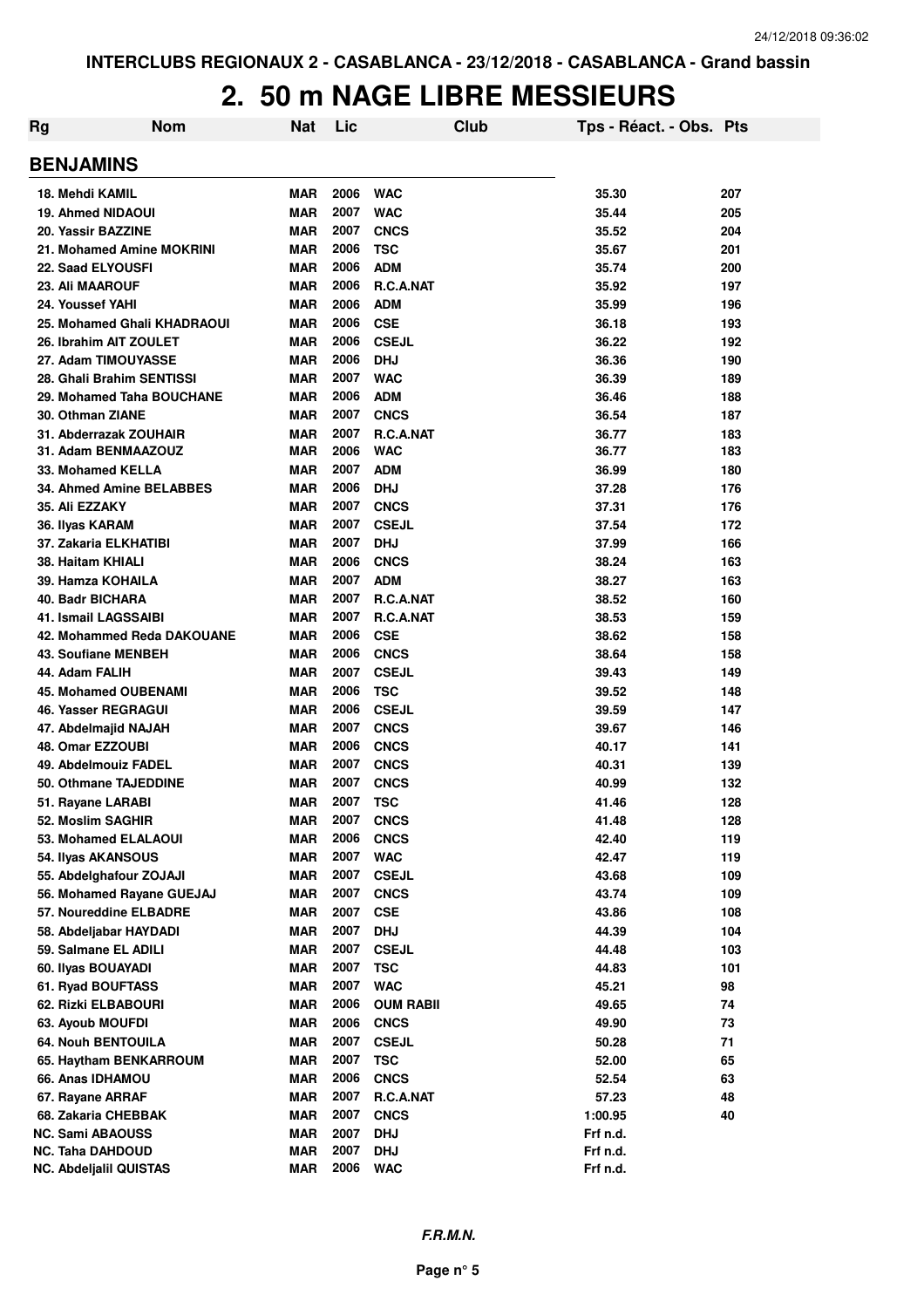## **3. 200 m DOS DAMES**

| Rg                     | <b>Nom</b>         | Nat        | Lic  | Club             | Tps - Réact. - Obs. Pts |     |
|------------------------|--------------------|------------|------|------------------|-------------------------|-----|
| <b>CADETS</b>          |                    |            |      |                  |                         |     |
|                        | 1. Hafssa AMMOUMOU | <b>MAR</b> | 2003 | <b>ADM</b>       | $2:59.79$ (0.77)        | 328 |
| <b>MINIMES</b>         |                    |            |      |                  |                         |     |
|                        | 1. Ibtissam RACHID | MAR        | 2004 | <b>R.C.A.NAT</b> | 2:40.54(0.82)           | 461 |
| 2. Nada JALAL          |                    | <b>MAR</b> | 2004 | R.C.A.NAT        | $2:40.58$ (0.74)        | 461 |
| 3. Hind DOUHA          |                    | <b>MAR</b> | 2005 | R.C.A.NAT        | $2:47.77$ (0.88)        | 404 |
|                        | 4. Aicha EL BEKALI | <b>MAR</b> | 2004 | <b>ADM</b>       | $2:47.98$ (0.75)        | 402 |
| 5. Nisrine FIRAS       |                    | <b>MAR</b> | 2004 | <b>WAC</b>       | $2:50.06$ (0.80)        | 388 |
| 6. Amira ZOHRY         |                    | <b>MAR</b> | 2004 | <b>WAC</b>       | $3:10.47$ (0.80)        | 276 |
|                        | 7. Yassmine LABYAD | <b>MAR</b> | 2005 | <b>CSE</b>       | $3:24.45$ $(1.47)$      | 223 |
| <b>TLD. Hiba MALKI</b> |                    | <b>MAR</b> | 2005 | <b>WAC</b>       | $3:28.45$ (0.84)        | 210 |
| <b>NC. Zineb RAMLI</b> |                    | <b>MAR</b> | 2005 | <b>TSC</b>       | Frf n.d.                |     |
| <b>BENJAMINS</b>       |                    |            |      |                  |                         |     |
|                        | 1. Marwa TOUHAMI   | <b>MAR</b> | 2007 | <b>R.C.A.NAT</b> | $2:58.12$ (0.88)        | 337 |
| 2. Rim KARIMI          |                    | <b>MAR</b> | 2007 | <b>WAC</b>       | 3:05.24 (0.70)          | 300 |
|                        | 3. Kawtar MIRHLAMI | <b>MAR</b> | 2007 | <b>DHJ</b>       | $3:05.74$ (0.75)        | 297 |
|                        | 4. Israa LAHLAISSI | <b>MAR</b> | 2006 | <b>TSC</b>       | $3:08.18$ (1.27)        | 286 |
|                        | 5. Hajar LAHLAISSI | <b>MAR</b> | 2007 | <b>TSC</b>       | $3:08.23$ $(0.68)$      | 286 |
|                        | 6. Douaa TAWSSI    | <b>MAR</b> | 2006 | <b>TSC</b>       | $3:53.92$ $(0.80)$      | 149 |
|                        | 7. Marwa ELBASSITY | <b>MAR</b> | 2007 | <b>TSC</b>       | $4:15.01$ $(0.87)$      | 115 |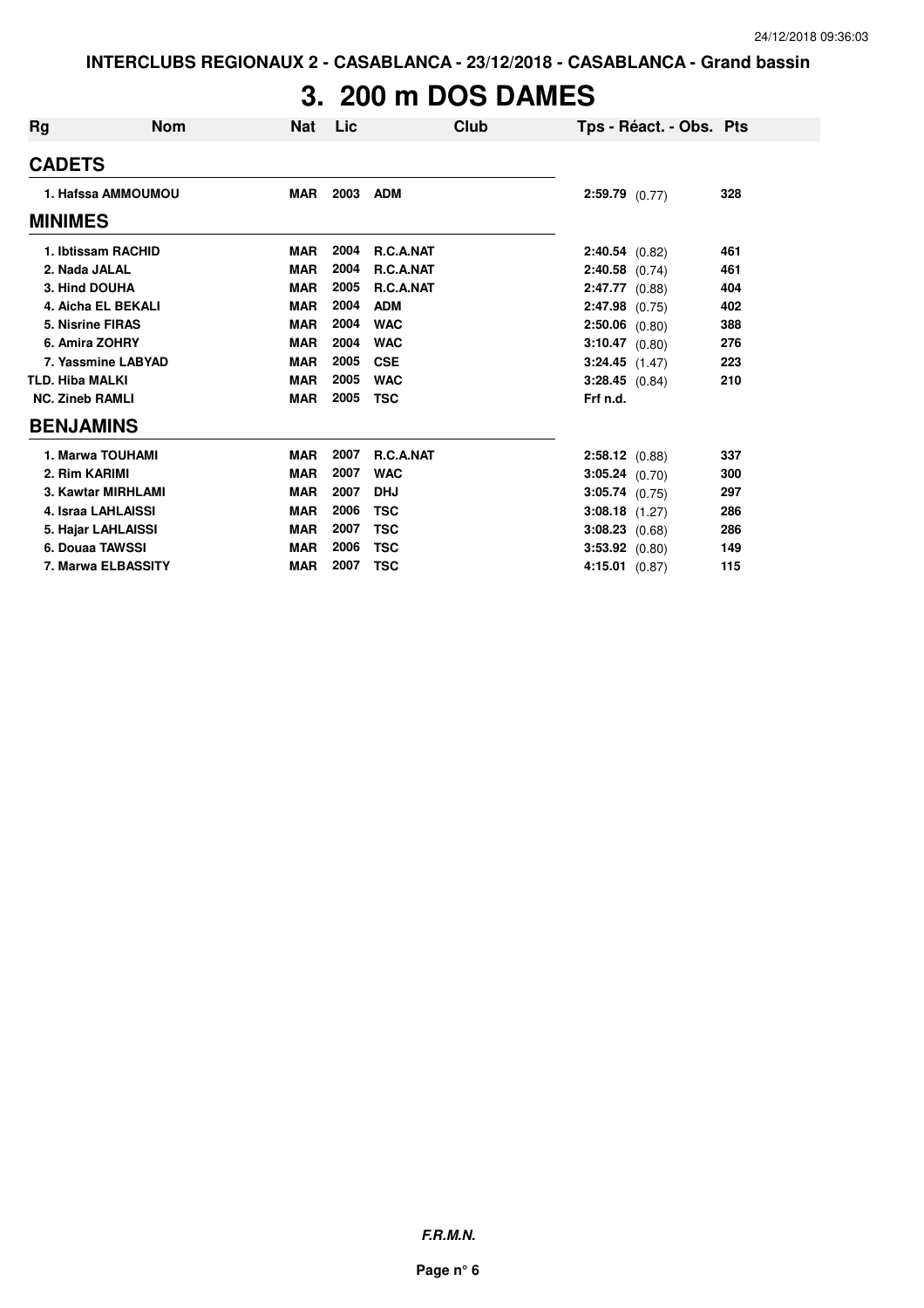## **4. 200 m DOS MESSIEURS**

| <b>Rg</b> | <b>Nom</b>                       | <b>Nat</b> | <b>Lic</b> | Club             |                    | Tps - Réact. - Obs. Pts |     |
|-----------|----------------------------------|------------|------------|------------------|--------------------|-------------------------|-----|
|           | <b>JUNIORS</b>                   |            |            |                  |                    |                         |     |
|           | 1. Omar HASSOUNI                 | <b>MAR</b> | 2001       | <b>ADM</b>       | $2:37.75$ (0.83)   |                         | 357 |
|           | 2. Mohammed SEFRAOUI             | <b>MAR</b> | 2000       | R.C.A.NAT        | 2:44.12 (0.75)     |                         | 317 |
|           | <b>CADETS</b>                    |            |            |                  |                    |                         |     |
|           | 1. Walid BOUFTINI                | <b>MAR</b> | 2003       | <b>WAC</b>       | 2:25.63            |                         | 453 |
|           | 2. Abdelmoughit MAMDOUH          | <b>MAR</b> | 2002       | <b>ADM</b>       | $2:30.76$ (0.71)   |                         | 409 |
|           | 3. Adam ZIANE                    | <b>MAR</b> | 2002       | <b>WAC</b>       | $2:32.47$ (0.53)   |                         | 395 |
|           | 4. Azzedine EL BADRE             | <b>MAR</b> | 2003       | <b>CSE</b>       | $2:35.88$ (0.68)   |                         | 370 |
|           | <b>TLD. Abderrahmane BENJARY</b> | <b>MAR</b> | 2003       | <b>CSE</b>       | $3:18.29$ (0.65)   |                         | 179 |
|           | <b>MINIMES</b>                   |            |            |                  |                    |                         |     |
|           | 1. Ismail EL YOUSFI              | <b>MAR</b> | 2004       | <b>R.C.A.NAT</b> | $2:31.84$ (0.73)   |                         | 400 |
|           | 2. ilyas LAGSSAIBI               | <b>MAR</b> | 2004       | <b>R.C.A.NAT</b> | $2:34.83$ (0.91)   |                         | 377 |
|           | 3. Younes LAALA                  | <b>MAR</b> | 2004       | <b>TSC</b>       | $2:46.17$ (0.74)   |                         | 305 |
|           | <b>4. Saad BOUKIOUD</b>          | <b>MAR</b> | 2004       | <b>CNCS</b>      | $2:47.40$ (0.82)   |                         | 298 |
|           | 5. Mohamed RAFILI                | <b>MAR</b> | 2004       | <b>R.C.A.NAT</b> | $2:47.77$ (0.73)   |                         | 296 |
|           | 6. Rayane BOURZIK                | <b>MAR</b> | 2004       | <b>TSC</b>       | $2:58.48$ (0.49)   |                         | 246 |
|           | 7. Mehdi ZEHNOUNI                | <b>MAR</b> | 2005       | <b>DHJ</b>       | $3:08.21$ (0.80)   |                         | 210 |
|           | <b>TLD. Ilyass BOUCHTI</b>       | <b>MAR</b> | 2004       | <b>TSC</b>       | 3:22.21 (0.99)     |                         | 169 |
|           | <b>BENJAMINS</b>                 |            |            |                  |                    |                         |     |
|           | 1. Saad SLIM                     | <b>MAR</b> | 2006       | R.C.A.NAT        | 2:54.40 (0.72)     |                         | 264 |
|           | 2. Diyaa LAFKIHI                 | <b>MAR</b> | 2007       | <b>TSC</b>       | 3:54.10 (0.66)     |                         | 109 |
|           | 3. Mohamed ELALAOUI              | <b>MAR</b> | 2006       | <b>CNCS</b>      | $4:12.38$ $(0.78)$ |                         | 87  |
|           | <b>NC. Yahya ELKHATIBI</b>       | <b>MAR</b> | 2006       | <b>DHJ</b>       | Dsq VI             | (0.71)                  | 0   |
|           | <b>NC. Adam BENMAAZOUZ</b>       | <b>MAR</b> | 2006       | <b>WAC</b>       | Dsq VI             | (0.64)                  | 0   |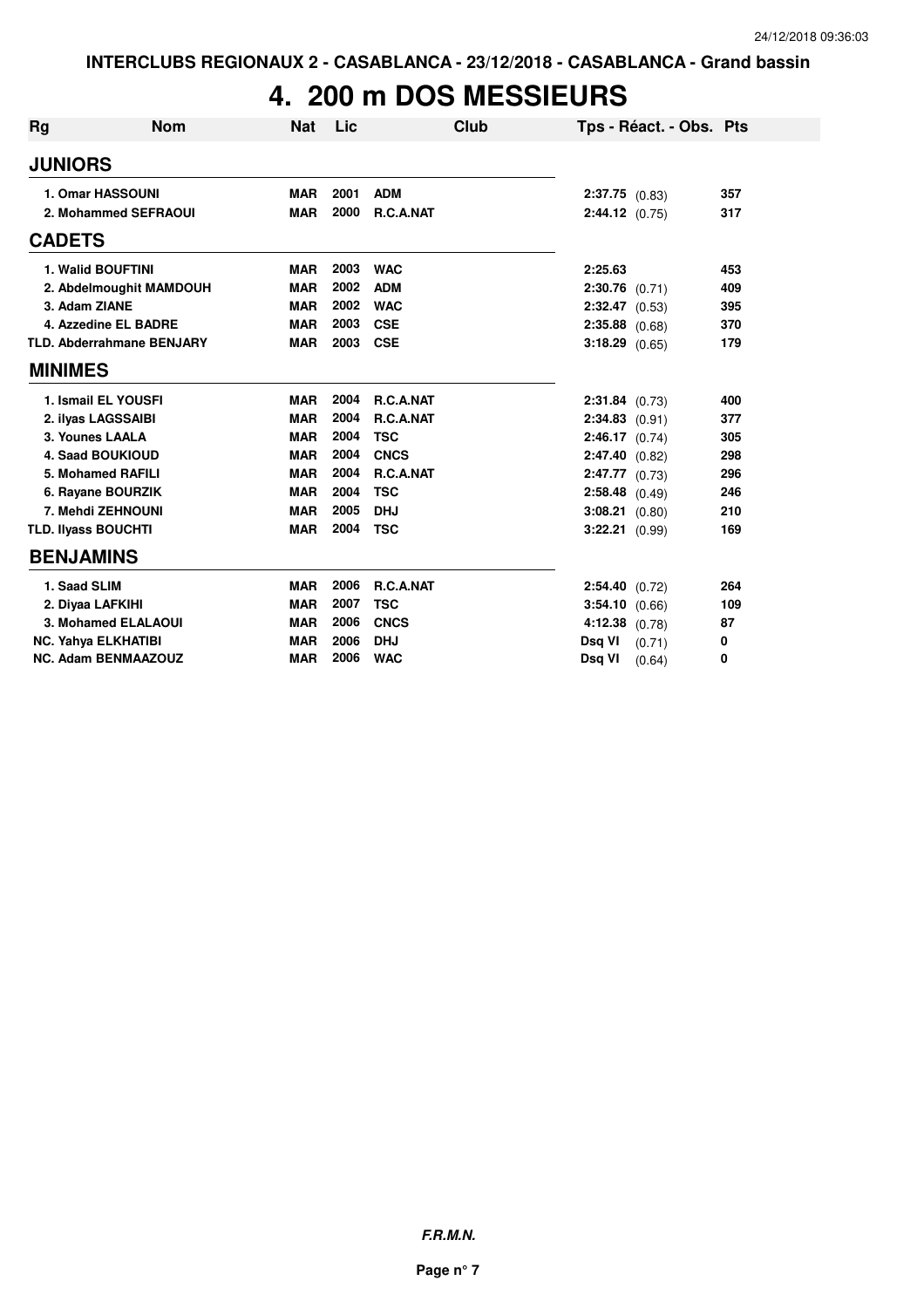#### **5. 100 m PAPILLON DAMES**

| <b>Rg</b>             | <b>Nom</b>               | <b>Nat</b> | Lic  | Club       | Tps - Réact. - Obs. Pts  |     |
|-----------------------|--------------------------|------------|------|------------|--------------------------|-----|
| <b>SENIORS</b>        |                          |            |      |            |                          |     |
| <b>NC. Wiame KAFI</b> |                          | <b>MAR</b> | 1998 | R.C.A.NAT  | <b>Frf n.d.</b> $(0.97)$ |     |
|                       | <b>NC. Salma SARHANE</b> | <b>MAR</b> | 1999 | R.C.A.NAT  | Frf n.d.                 |     |
| <b>JUNIORS</b>        |                          |            |      |            |                          |     |
|                       | 1. hiba BENBOUZIANE      | <b>MAR</b> | 2000 | <b>TSC</b> | $1:20.36$ (0.98)         | 338 |
| <b>CADETS</b>         |                          |            |      |            |                          |     |
|                       | <b>1. Rim BOUJNANE</b>   | <b>MAR</b> | 2003 | <b>CSE</b> | 1:15.91(0.69)            | 401 |
|                       | 2. Nora RGUIB            | <b>MAR</b> | 2003 | <b>ADM</b> | $1:17.68$ (0.89)         | 374 |
| <b>MINIMES</b>        |                          |            |      |            |                          |     |
|                       | 1. Sherine BOUFTINI      | <b>MAR</b> | 2005 | <b>WAC</b> | 1:14.43(0.97)            | 425 |
|                       | 2. Nada JALAL            | <b>MAR</b> | 2004 | R.C.A.NAT  | $1:14.46$ (0.60)         | 425 |
|                       | 3. Kamilia MAALOUF       | <b>MAR</b> | 2004 | R.C.A.NAT  | 1:16.93(0.79)            | 385 |
|                       | 4. Ghita TABATI          | <b>MAR</b> | 2004 | <b>WAC</b> | 1:17.04                  | 383 |
|                       | 5. Aicha EL BEKALI       | <b>MAR</b> | 2004 | <b>ADM</b> | 1:17.09                  | 382 |
|                       | 6. Douaa EDDAHBI         | <b>MAR</b> | 2005 | <b>TSC</b> | 1:18.51                  | 362 |
| 7. Aya DARA           |                          | <b>MAR</b> | 2004 | R.C.A.NAT  | $1:35.53$ (0.77)         | 201 |
|                       | <b>BENJAMINS</b>         |            |      |            |                          |     |
|                       | 1. Yassmine DRAYEF       | <b>MAR</b> | 2006 | <b>ADM</b> | $1:12.69$ (0.83)         | 456 |
|                       | 2. Yasmine YOUSRI        | <b>MAR</b> | 2006 | R.C.A.NAT  | 1:18.77                  | 359 |
|                       | 3. Marwa TOUHAMI         | <b>MAR</b> | 2007 | R.C.A.NAT  | 1:31.48                  | 229 |
|                       | 4. Yassmine BENGHEDIFA   | <b>MAR</b> | 2007 | <b>ADM</b> | 1:34.39                  | 208 |
|                       | 5. Kamilia ATIF          | <b>MAR</b> | 2007 | <b>TSC</b> | 1:37.50                  | 189 |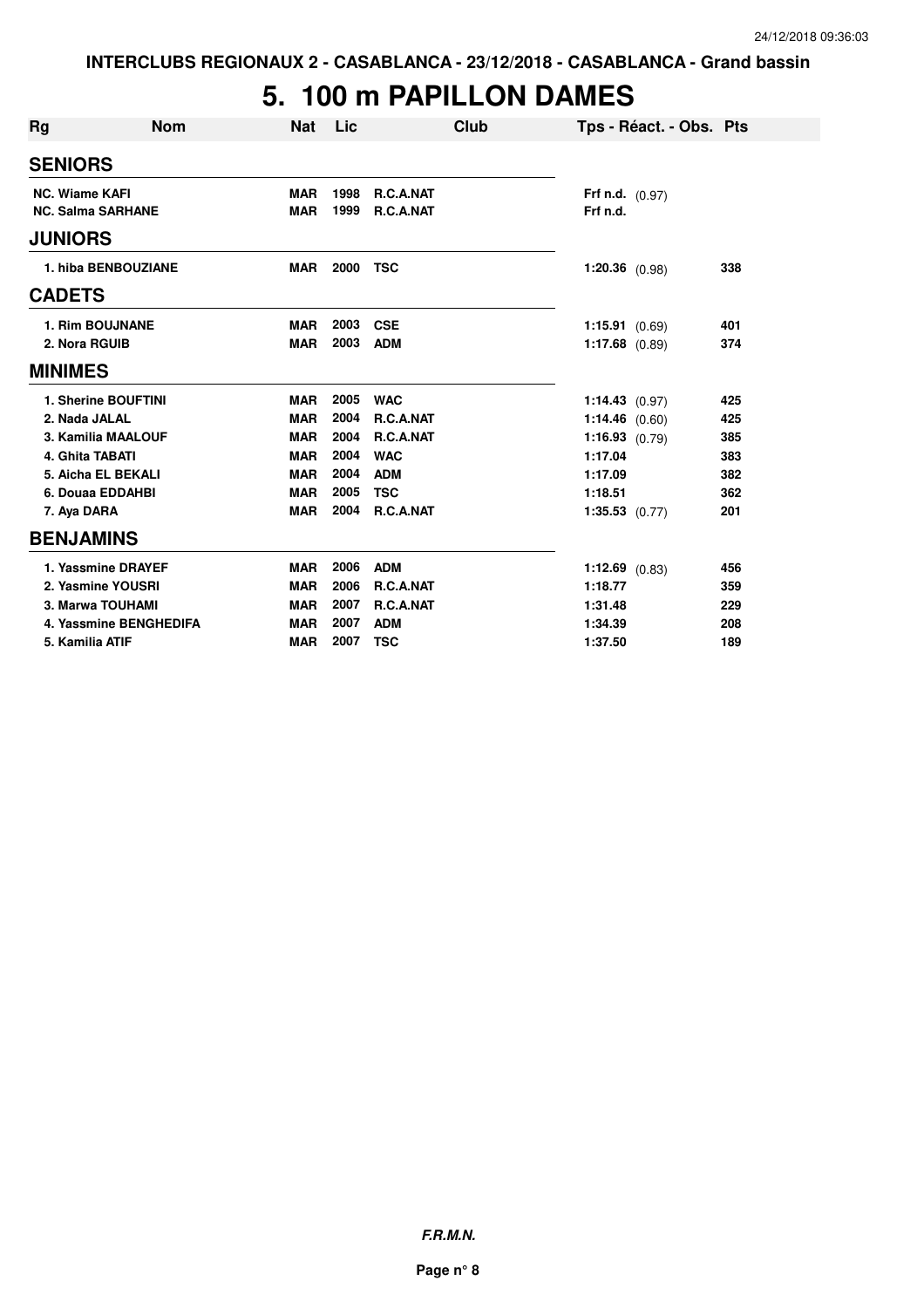#### **6. 100 m PAPILLON MESSIEURS**

| <b>Rg</b>      | <b>Nom</b>                         | <b>Nat</b> | Lic  | <b>Club</b>      | Tps - Réact. - Obs. Pts |     |
|----------------|------------------------------------|------------|------|------------------|-------------------------|-----|
| <b>SENIORS</b> |                                    |            |      |                  |                         |     |
|                | <b>NC. Ahmed BENNAJEH</b>          | <b>MAR</b> | 1998 | CSE              | Frf exc.                |     |
| <b>JUNIORS</b> |                                    |            |      |                  |                         |     |
|                | 1. Yasser AYANE                    | <b>MAR</b> | 2001 | <b>CSE</b>       | $1:03.91$ $(0.68)$      | 473 |
| <b>CADETS</b>  |                                    |            |      |                  |                         |     |
|                | 1. Mohammed CHAFFAA                | <b>MAR</b> | 2003 | <b>CSE</b>       | $1:04.60$ $(0.88)$      | 458 |
|                | 2. Idriss AZHAR                    | <b>MAR</b> | 2003 | <b>R.C.A.NAT</b> | $1:05.75$ $(0.83)$      | 435 |
|                | 3. Houssam HOUARI                  | <b>MAR</b> | 2003 | <b>TSC</b>       | 1:11.74 $(0.59)$        | 334 |
|                | <b>TLD. Ahmed Moubarak LAHLYAL</b> | <b>MAR</b> | 2003 | <b>DHJ</b>       | $1:22.11$ $(0.80)$      | 223 |
| <b>MINIMES</b> |                                    |            |      |                  |                         |     |
|                | 1. Ismail EL YOUSFI                | <b>MAR</b> | 2004 | <b>R.C.A.NAT</b> | 1:12.50 $(0.79)$        | 324 |
|                | 2. Yassine HASSOUNE                | <b>MAR</b> | 2004 | <b>CNCS</b>      | 1:14.58                 | 298 |
|                | 3. Mohamed EL BOUZKRI              | <b>MAR</b> | 2005 | <b>CNCS</b>      | $1:15.81$ (0.63)        | 283 |
|                | 4. Soulaymane MOUJI                | <b>MAR</b> | 2004 | <b>ADM</b>       | 1:15.97 $(0.66)$        | 282 |
|                | 5. Mehdi BOUIRIG                   | <b>MAR</b> | 2004 | <b>ADM</b>       | 1:17.97 $(0.85)$        | 260 |
|                | <b>6. Amr BENATMANE</b>            | <b>MAR</b> | 2005 | <b>TSC</b>       | 1:18.90 $(0.77)$        | 251 |
|                | 7. Mohamed Amine HAMDAOUI          | <b>MAR</b> | 2004 | <b>TSC</b>       | 1:24.31                 | 206 |
|                | <b>TLD. Amine EL BOUZAIDI</b>      | <b>MAR</b> | 2004 | <b>TSC</b>       | $1:29.72$ (0.93)        | 171 |
|                | <b>TLD. Adam KHALLAD</b>           | <b>MAR</b> | 2004 | <b>TSC</b>       | $1:35.05$ $(0.76)$      | 144 |
|                | <b>TLD. Mohamed QUITAR</b>         | <b>MAR</b> | 2005 | <b>ADM</b>       | $1:51.54$ (0.74)        | 89  |
|                | <b>TLD. Ziad HOUARI</b>            | <b>MAR</b> | 2005 | <b>TSC</b>       | $1:54.00$ $(0.89)$      | 83  |
|                | <b>BENJAMINS</b>                   |            |      |                  |                         |     |
|                | 1. Yasser MAHLI                    | <b>MAR</b> | 2006 | R.C.A.NAT        | $1:22.11$ $(0.76)$      | 223 |
|                | 2. Mohamed MALKI                   | <b>MAR</b> | 2007 | <b>WAC</b>       | $1:22.37$ (0.78)        | 221 |
|                | 3. Yahya ZAGRI                     | <b>MAR</b> | 2006 | <b>ADM</b>       | 1:28.00 (0.76)          | 181 |
|                | 4. Abderrazak ZOUHAIR              | <b>MAR</b> | 2007 | R.C.A.NAT        | 1:38.30 (0.76)          | 130 |
|                | 5. Ibrahim AIT ZOULET              | <b>MAR</b> | 2006 | <b>CSEJL</b>     | 1:42.89                 | 113 |
|                | <b>6. Achraf BOUJNANE</b>          | <b>MAR</b> | 2006 | <b>CSE</b>       | 1:42.96                 | 113 |
|                | 7. Youssef YAHI                    | <b>MAR</b> | 2006 | <b>ADM</b>       | 1:46.00                 | 103 |
|                | 8. Ahmed Amine BELABBES            | <b>MAR</b> | 2006 | <b>DHJ</b>       | 1:52.13(0.89)           | 87  |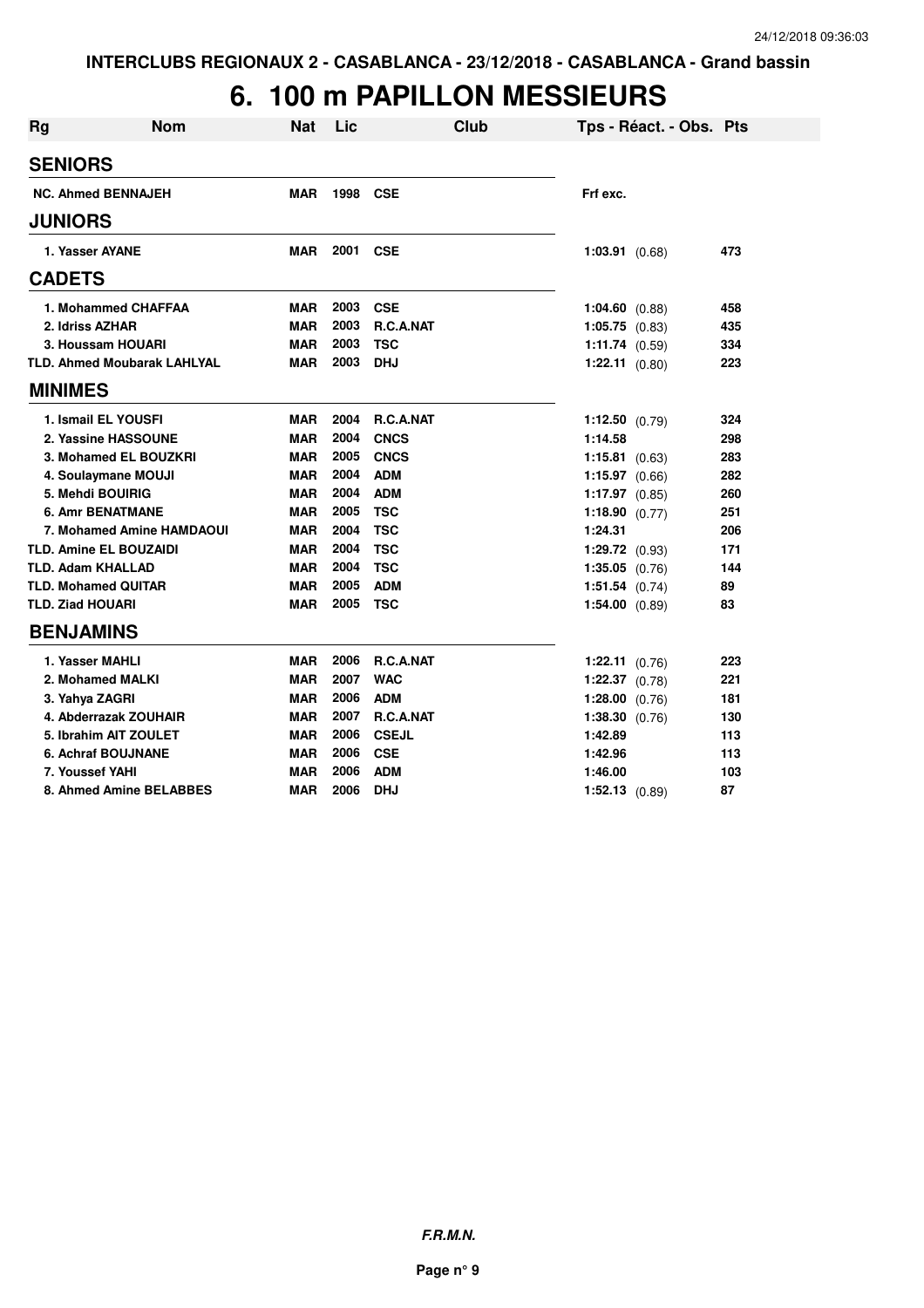## **7. 200 m 4 NAGES DAMES**

| Rg                        | <b>Nom</b>                  | Nat        | Lic  | <b>Club</b>  |                         | Tps - Réact. - Obs. Pts |     |
|---------------------------|-----------------------------|------------|------|--------------|-------------------------|-------------------------|-----|
| <b>SENIORS</b>            |                             |            |      |              |                         |                         |     |
|                           | 1. Khouloud KAROUCH         | <b>MAR</b> | 1999 | <b>TSC</b>   | 2:54.20 (0.70)          |                         | 379 |
| <b>JUNIORS</b>            |                             |            |      |              |                         |                         |     |
|                           | <b>NC. Houda ALACHBILI</b>  | <b>MAR</b> | 2000 | <b>WAC</b>   | Frf n.d.                |                         |     |
| <b>NC. Aya WAHAB</b>      |                             | <b>MAR</b> | 2001 | <b>CSEJL</b> | <b>\bandon</b> $(0.93)$ |                         | 0   |
| <b>CADETS</b>             |                             |            |      |              |                         |                         |     |
| 1. Hiba SOUIHEL           |                             | <b>MAR</b> | 2003 | <b>ADM</b>   | $2:43.27$ (0.76)        |                         | 461 |
|                           | 2. Salma EL YOUSFI          | <b>MAR</b> | 2002 | <b>ADM</b>   | $2:51.70$ $(0.85)$      |                         | 396 |
| TLD. Mayare YAHIA         |                             | <b>MAR</b> | 2003 | <b>DHJ</b>   | $3:23.60$ (0.69)        |                         | 237 |
| <b>NC. Ikram WAHAB</b>    |                             | <b>MAR</b> | 2003 | <b>CSEJL</b> | <b>\bandon</b>          |                         | 0   |
| <b>MINIMES</b>            |                             |            |      |              |                         |                         |     |
|                           | 1. Douaa EDDAHBI            | <b>MAR</b> | 2005 | <b>TSC</b>   | $2:45.83$ (0.87)        |                         | 440 |
| 2. IIIi BELHOCINE         |                             | <b>MAR</b> | 2005 | <b>WAC</b>   | 2:51.97                 |                         | 394 |
|                           | 3. Fatima Zahra MOUKTADIR   | <b>MAR</b> | 2004 | <b>WAC</b>   | $2:53.37$ $(0.75)$      |                         | 385 |
| 4. Ghita TABATI           |                             | <b>MAR</b> | 2004 | <b>WAC</b>   | $2:54.29$ $(0.52)$      |                         | 379 |
| 5. Sara MAKY              |                             | <b>MAR</b> | 2004 | <b>TSC</b>   | $2:55.52$ (0.88)        |                         | 371 |
| 6. Maria NAMLY            |                             | <b>MAR</b> | 2005 | <b>WAC</b>   | $3:05.27$ $(1.11)$      |                         | 315 |
| 7. Amira ZOHRY            |                             | <b>MAR</b> | 2004 | <b>WAC</b>   | 3:09.26                 |                         | 296 |
| <b>TLD. Iness LAKRADI</b> |                             | <b>MAR</b> | 2005 | <b>TSC</b>   | $3:23.60$ $(0.88)$      |                         | 237 |
| <b>NC. Asmae ALA KHIR</b> |                             | <b>MAR</b> | 2005 | <b>CNCS</b>  | Frf exc.                |                         |     |
| <b>BENJAMINS</b>          |                             |            |      |              |                         |                         |     |
|                           | 1. Salma EL YOUSFI          | <b>MAR</b> | 2007 | R.C.A.NAT    | 2:56.44 (0.94)          |                         | 365 |
|                           | 2. Israa LAHLAISSI          | <b>MAR</b> | 2006 | <b>TSC</b>   | 2:59.12                 |                         | 349 |
|                           | 3. Camelia AMRANI           | <b>MAR</b> | 2006 | <b>TSC</b>   | $3:00.88$ $(0.81)$      |                         | 339 |
| 4. Rim KARIMI             |                             | <b>MAR</b> | 2007 | <b>WAC</b>   | 3:01.19                 |                         | 337 |
|                           | 5. Hajar LAHLAISSI          | <b>MAR</b> | 2007 | <b>TSC</b>   | 3:03.89                 |                         | 322 |
|                           | 6. Malak MESLOUH            | <b>MAR</b> | 2006 | <b>ADM</b>   | 3:05.37                 |                         | 315 |
|                           | 7. Imane EDDADSY            | <b>MAR</b> | 2007 | R.C.A.NAT    | 3:20.11                 |                         | 250 |
|                           | 8. Lina EL OUADIH           | <b>MAR</b> | 2006 | R.C.A.NAT    | $3:20.44$ $(1.26)$      |                         | 249 |
|                           | 9. Rihab ZARGANI            | <b>MAR</b> | 2006 | <b>CNCS</b>  | 3:30.16                 |                         | 216 |
|                           | <b>10. Nisrine MOUKASSI</b> | <b>MAR</b> | 2006 | <b>TSC</b>   | $3:41.25$ (0.94)        |                         | 185 |
| 11. Aya LAALA             |                             | <b>MAR</b> | 2007 | <b>TSC</b>   | 3:45.25                 |                         | 175 |
| 12. Soulafa CHAKIB        |                             | <b>MAR</b> | 2006 | <b>TSC</b>   | 4:06.60                 |                         | 133 |
|                           | 13. Khadija MENBEH          | <b>MAR</b> | 2007 | <b>CNCS</b>  | 4:21.35                 |                         | 112 |
| <b>NC. Zainab IDRISSI</b> |                             | <b>MAR</b> | 2007 | <b>CNCS</b>  | Dsq NI                  | (0.60)                  | 0   |
| <b>NC. Salma AZIZI</b>    |                             | <b>MAR</b> | 2007 | <b>TSC</b>   | Dsq NI                  | (0.68)                  | 0   |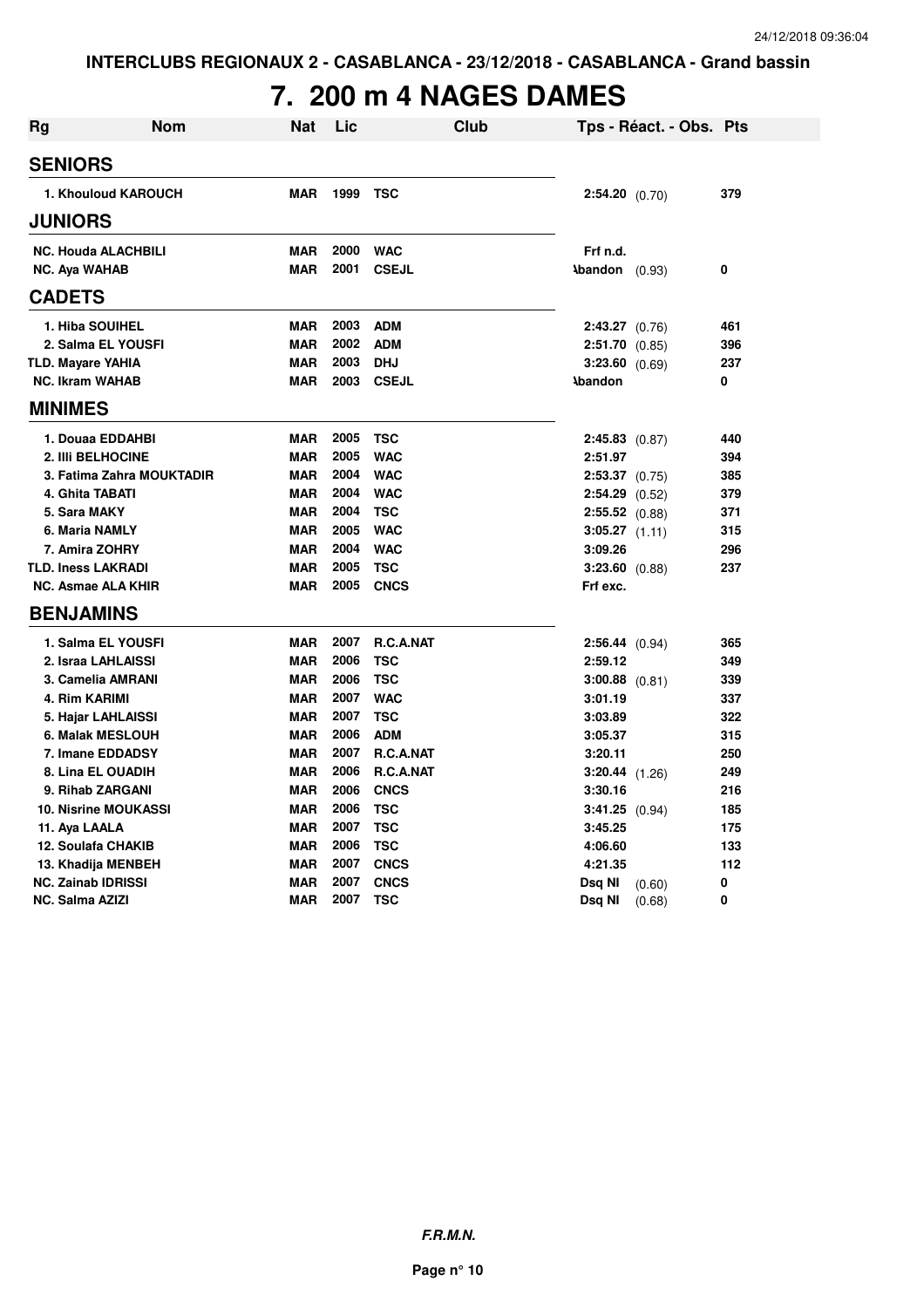#### **8. 200 m 4 NAGES MESSIEURS**

| Rg | Nom                                              | <b>Nat</b>               | Lic          | Club                    | Tps - Réact. - Obs. Pts                |            |
|----|--------------------------------------------------|--------------------------|--------------|-------------------------|----------------------------------------|------------|
|    | <b>JUNIORS</b>                                   |                          |              |                         |                                        |            |
|    | <b>TLD. Mohamed ELOUKKAIL</b>                    | <b>MAR</b>               | 2000         | <b>OUM RABII</b>        | $3:47.66$ (0.65)                       | 126        |
|    | <b>CADETS</b>                                    |                          |              |                         |                                        |            |
|    | 1. Oussama ELMAHBOUBI                            | <b>MAR</b>               | 2002         | ADM                     | 2:27.42 (0.75)                         | 466        |
|    | 2. Sami KIBAL                                    | <b>MAR</b>               | 2002         | <b>WAC</b>              | $2:27.68$ (0.66)                       | 464        |
|    | 3. Mohamed Amine CHANNANI                        | <b>MAR</b>               | 2002         | <b>CSE</b>              | $2:27.95$ (0.76)                       | 461        |
|    | 4. Adam ZIANE                                    | <b>MAR</b>               | 2002         | <b>WAC</b>              | 2:28.12 (0.87)                         | 460        |
|    | 5. Ali KAMIL                                     | <b>MAR</b>               | 2002         | <b>WAC</b>              | 2:36.01 (0.89)                         | 393        |
|    | 6. El Mehdi LAANAYA                              | <b>MAR</b>               | 2003         | <b>TSC</b>              | $2:40.11$ $(0.84)$                     | 364        |
|    | 7. Aymen TAJEDDINE                               | <b>MAR</b>               | 2003         | <b>WAC</b>              | 2:42.50                                | 348        |
|    | 8. Houssam HOUARI                                | <b>MAR</b>               | 2003         | <b>TSC</b>              | $2:47.38$ (0.62)                       | 318        |
|    | 9. Daoud HAYDADI                                 | <b>MAR</b>               | 2003         | <b>DHJ</b>              | $2:57.65$ $(0.81)$                     | 266        |
|    | <b>MINIMES</b>                                   |                          |              |                         |                                        |            |
|    | 1. ilyas LAGSSAIBI                               | <b>MAR</b>               | 2004         | R.C.A.NAT               | $2:34.85$ (0.82)                       | 402        |
|    | 2. Saad BOUKIOUD                                 | <b>MAR</b>               | 2004         | <b>CNCS</b>             | 2:48.70(0.77)                          | 311        |
|    | 3. Akram AYOUCHI                                 | <b>MAR</b>               | 2004         | <b>TSC</b>              | $2:54.91$ (0.74)                       | 279        |
|    | 4. Ilyas LARABI                                  | <b>MAR</b>               | 2004         | <b>TSC</b>              | $2:55.45$ (0.74)                       | 276        |
|    | 5. Rayane BOURZIK                                | <b>MAR</b>               | 2004         | <b>TSC</b>              | $2:56.88$ (0.59)                       | 270        |
|    | <b>TLD. Mehdi ZEHNOUNI</b>                       | <b>MAR</b>               | 2005         | <b>DHJ</b>              | 3:11.54 (0.77)                         | 212        |
|    | <b>TLD. Achraf AOUAM</b>                         | <b>MAR</b>               | 2004         | <b>CNCS</b>             | $3:13.66$ (0.82)                       | 205        |
|    | <b>TLD. Mohammed MEDIANE</b>                     | <b>MAR</b>               | 2005         | <b>ADM</b>              | 3:23.00                                | 178        |
|    | <b>NC. Ziad HOUARI</b>                           | <b>MAR</b>               | 2005         | <b>TSC</b>              | <b>Abandon</b><br>(0.87)               | 0          |
|    | <b>NC. Walid ATYA</b>                            | <b>MAR</b>               | 2005         | <b>TSC</b>              | Dsq NI<br>(0.47)                       | 0          |
|    | <b>BENJAMINS</b>                                 |                          |              |                         |                                        |            |
|    | 1. Mohamed MALKI                                 | <b>MAR</b>               | 2007         | <b>WAC</b>              | 2:56.69                                | 271        |
|    | 2. Saif Eddine CHOUAIBI                          | <b>MAR</b>               | 2006         | <b>ADM</b>              | 3:03.43                                | 242        |
|    | 3. Ahmed Rayane NAMLY                            | <b>MAR</b>               | 2007         | <b>WAC</b>              | $3:03.92$ $(0.51)$                     | 240        |
|    | <b>4. Ali BOUSLIM</b>                            | <b>MAR</b>               | 2006         | <b>TSC</b>              | $3:08.84$ $(0.54)$                     | 222        |
|    | <b>5. Saad ELYOUSFI</b>                          | <b>MAR</b>               | 2006         | <b>ADM</b>              | $3:09.22$ $(0.59)$                     | 220        |
|    | 6. Ismail EL BOUZKRI                             | <b>MAR</b>               | 2007         | <b>CNCS</b>             | 3:09.69                                | 219        |
|    | 7. Yasser MAHLI                                  | <b>MAR</b>               | 2006         | R.C.A.NAT               | 3:10.80                                | 215        |
|    | 8. Fadi ZOUGGARI                                 | <b>MAR</b>               | 2007         | <b>DHJ</b>              | $3:13.44 \quad (0.75)$                 | 206        |
|    | 9. Ziad BOURAOUD                                 | <b>MAR</b>               | 2007         | R.C.A.NAT               | $3:19.66$ $(0.84)$                     | 187        |
|    | 10. Mohamed Amine ENNHAILI                       | <b>MAR</b>               | 2007         | <b>WAC</b>              | 3:19.70                                | 187        |
|    | 11. Mohamed Taha BOUCHANE                        | <b>MAR</b>               | 2006         | <b>ADM</b>              | 3:20.92                                | 184        |
|    | 12. Yassir BAZZINE                               | <b>MAR</b>               | 2007         | <b>CNCS</b>             | $3:20.94$ (0.76)                       | 184        |
|    | 13. Rayane M'GHARI<br>13. Mohamed Hamza HAJOUANE | <b>MAR</b><br><b>MAR</b> | 2007<br>2006 | <b>DHJ</b><br>R.C.A.NAT | $3:23.29$ $(0.62)$<br>$3:23.29$ (0.91) | 178<br>178 |
|    | 15. Elmehdi HOUIRICH                             | <b>MAR</b>               | 2007         | <b>DHJ</b>              | $3:32.09$ $(0.79)$                     | 156        |
|    | 16. Yasser REGRAGUI                              | <b>MAR</b>               | 2006         | <b>CSEJL</b>            | 3:35.66                                | 149        |
|    | 17. Yacine MINSAF                                | <b>MAR</b>               | 2006         | <b>CNCS</b>             | $3:37.20$ (0.85)                       | 145        |
|    | 18. Othman ZIANE                                 | <b>MAR</b>               | 2007         | <b>CNCS</b>             | $3:38.26$ (0.93)                       | 143        |
|    | 19. Rayane LARABI                                | <b>MAR</b>               | 2007         | <b>TSC</b>              | 3:43.25                                | 134        |
|    | 20. Ismail LAGSSAIBI                             | <b>MAR</b>               | 2007         | R.C.A.NAT               | 3:43.34                                | 134        |
|    | 21. Soufiane MENBEH                              | <b>MAR</b>               | 2006         | <b>CNCS</b>             | 3:48.69                                | 125        |
|    | 22. Adam FALIH                                   | <b>MAR</b>               | 2007         | <b>CSEJL</b>            | $4:02.93$ $(0.76)$                     | 104        |
|    | <b>NC. Abdelialil QUISTAS</b>                    | <b>MAR</b>               | 2006         | <b>WAC</b>              | Frf n.d.                               |            |
|    | NC. Zakaria ELKHATIBI                            | <b>MAR</b>               | 2007         | <b>DHJ</b>              | Dsq NI                                 | 0          |
|    | <b>NC. Diyaa LAFKIHI</b>                         | <b>MAR</b>               | 2007         | <b>TSC</b>              | Dsq NI                                 | 0          |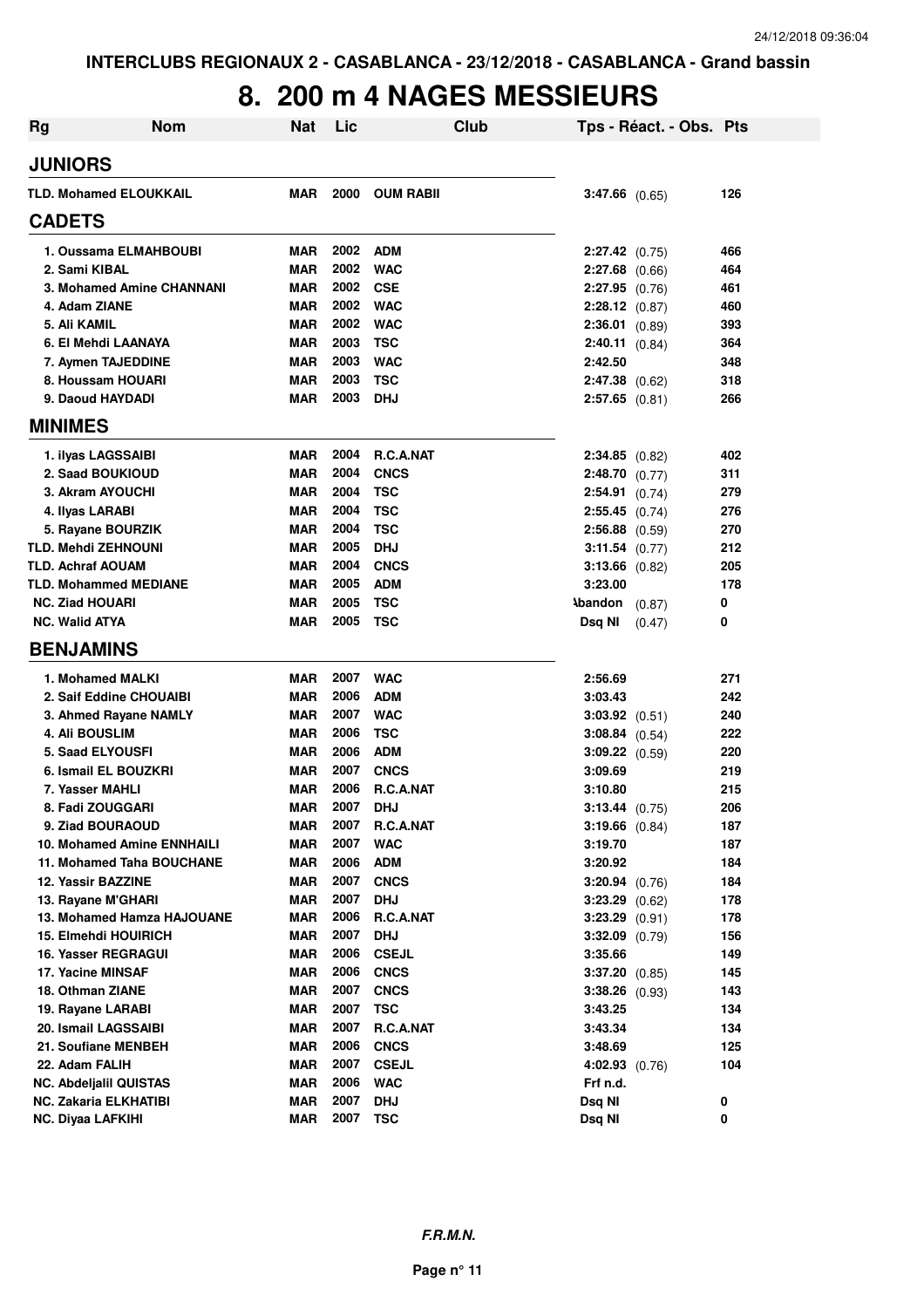## **9. 1500 m NAGE LIBRE DAMES**

| Rg             | <b>Nom</b> | <b>Nat</b> | Lic      |                | Club |                   | Tps - Réact. - Obs. Pts |     |
|----------------|------------|------------|----------|----------------|------|-------------------|-------------------------|-----|
| <b>MINIMES</b> |            |            |          |                |      |                   |                         |     |
| 1. Hind DOUHA  |            | MAR        |          | 2005 R.C.A.NAT |      | 20:23.68 (0.93)   |                         | 436 |
| 2. Sara MAKY   |            | <b>MAR</b> | 2004 TSC |                |      | $20:39.53$ (0.94) |                         | 420 |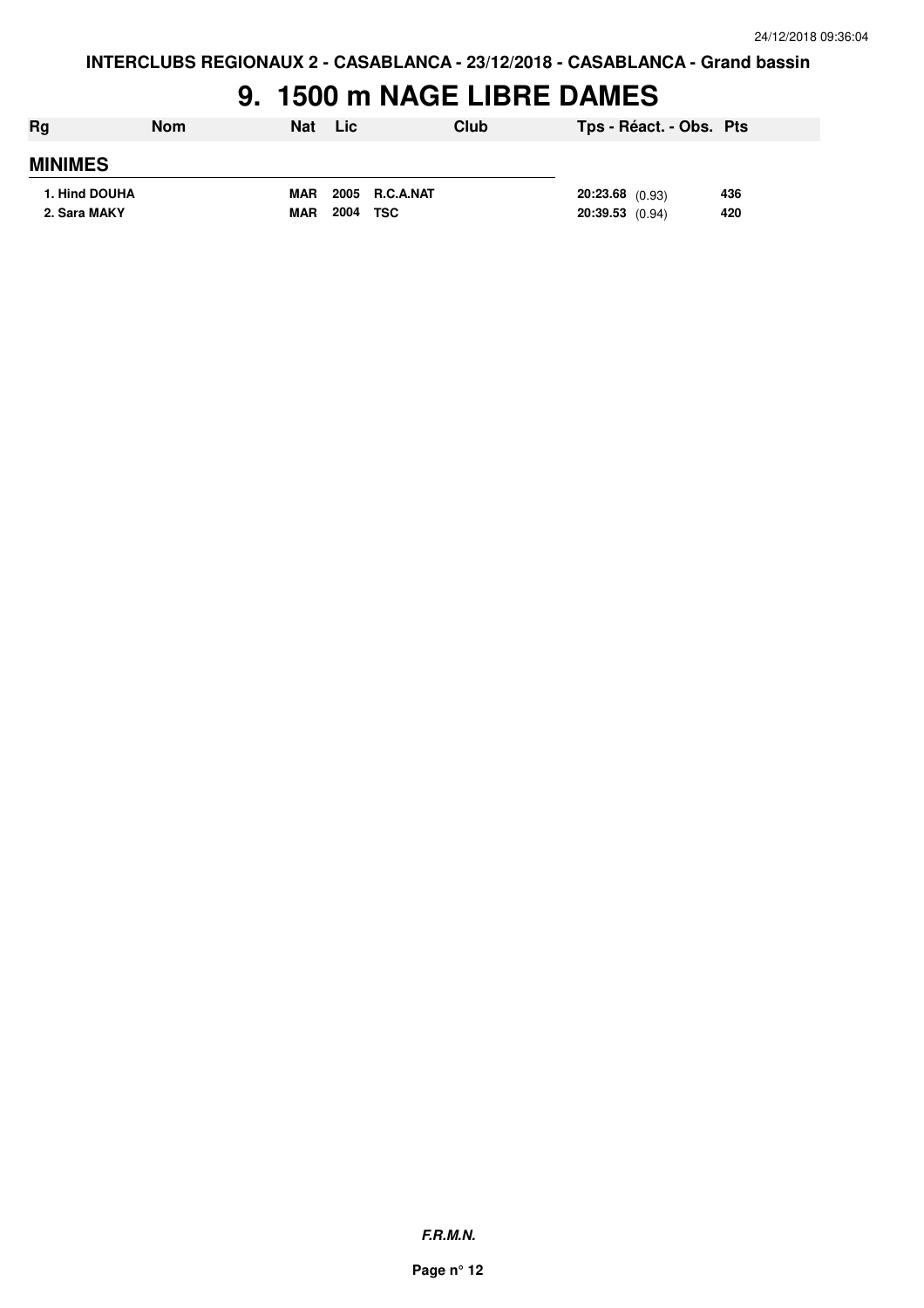#### **10. 1500 m NAGE LIBRE MESSIEURS**

| Rg             | <b>Nom</b>                         | Nat        | Lic  | Club             |                   | Tps - Réact. - Obs. Pts |     |
|----------------|------------------------------------|------------|------|------------------|-------------------|-------------------------|-----|
| <b>SENIORS</b> |                                    |            |      |                  |                   |                         |     |
|                | 1. Abdelkrim ESSABIHI EDDAFALI     | <b>MAR</b> | 1999 | <b>ADM</b>       | 18:47.42(0.76)    |                         | 461 |
| <b>JUNIORS</b> |                                    |            |      |                  |                   |                         |     |
|                | 1. nizar BANSAR                    | <b>MAR</b> | 2001 | R.C.A.NAT        | 19:08.23          |                         | 436 |
|                | 2. Omar HASSOUNI                   | <b>MAR</b> | 2001 | <b>ADM</b>       | 19:31.41 (0.95)   |                         | 411 |
| <b>CADETS</b>  |                                    |            |      |                  |                   |                         |     |
|                | <b>1. Walid BOUFTINI</b>           | <b>MAR</b> | 2003 | <b>WAC</b>       | 17:43.53(0.75)    |                         | 549 |
|                | 2. Mohamed Reda MAMI               | <b>MAR</b> | 2002 | <b>TSC</b>       | 19:56.39 (0.80)   |                         | 385 |
|                | <b>TLD. Ghali IRAQUI HOUSSEINI</b> | <b>MAR</b> | 2003 | R.C.A.NAT        | $22:30.22$ (0.81) |                         | 268 |
| <b>MINIMES</b> |                                    |            |      |                  |                   |                         |     |
|                | 1. Ilias EDDARI                    | <b>MAR</b> | 2004 | <b>R.C.A.NAT</b> | 18:50.29(0.90)    |                         | 457 |
|                | 2. Mohamed Amine HAMDAOUI          | <b>MAR</b> | 2004 | <b>TSC</b>       | 20:23.88 (0.83)   |                         | 360 |
|                | 3. Mohamed Aymen HARRABIDA         | <b>MAR</b> | 2005 | R.C.A.NAT        | $20:36.98$ (0.62) |                         | 349 |
|                | <b>TLD. Ismail KASSI</b>           | <b>MAR</b> | 2004 | <b>TSC</b>       | 22:45.62 (0.78)   |                         | 259 |
|                | <b>TLD. Abdellatif HIMMECH</b>     | <b>MAR</b> | 2004 | <b>TSC</b>       | 24:17.93 (0.74)   |                         | 213 |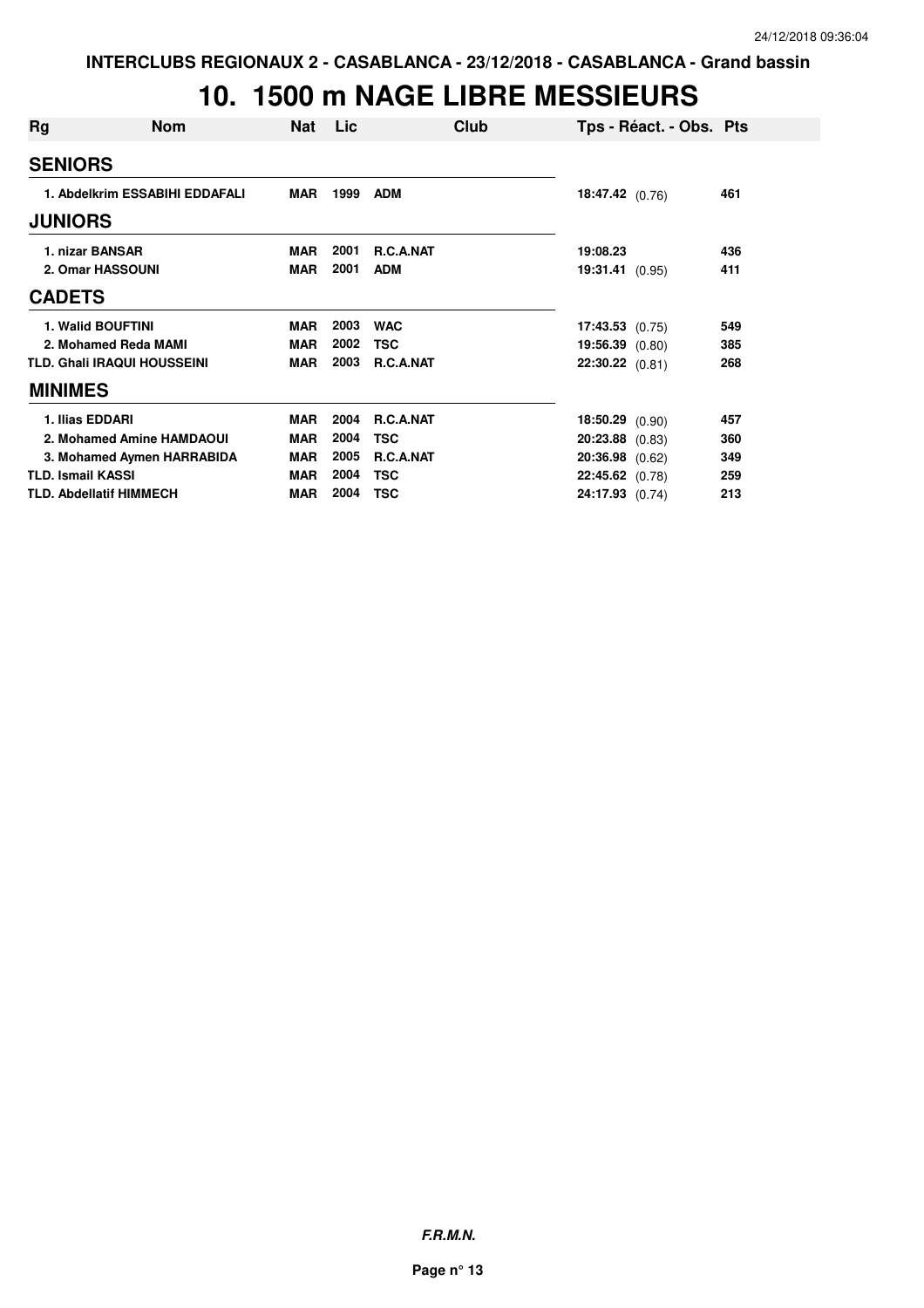#### **11. 400 m NAGE LIBRE DAMES**

| <b>Rg</b> | <b>Nom</b>                  | Nat        | Lic  | <b>Club</b>      | Tps - Réact. - Obs. Pts |     |
|-----------|-----------------------------|------------|------|------------------|-------------------------|-----|
|           | <b>SENIORS</b>              |            |      |                  |                         |     |
|           | <b>NC. Rim CHAKRI</b>       | <b>MAR</b> | 1997 | <b>R.C.A.NAT</b> | Frf n.d.                |     |
|           | <b>CADETS</b>               |            |      |                  |                         |     |
|           | 1. Keltoum GOURRAM          | <b>MAR</b> | 2003 | <b>ADM</b>       | $5:12.28$ (0.83)        | 444 |
|           | 2. Samia MAHASSINE          | <b>MAR</b> | 2003 | <b>ADM</b>       | 5:19.34(0.77)           | 415 |
|           | 3. Iness TAHIL              | <b>MAR</b> | 2003 | R.C.A.NAT        | $5:26.73$ (0.91)        | 388 |
|           | 4. Hafssa AMMOUMOU          | <b>MAR</b> | 2003 | <b>ADM</b>       | $5:36.67$ (0.79)        | 354 |
|           | 5. Rima EL BROUZI           | <b>MAR</b> | 2003 | <b>TSC</b>       | $5:46.46$ (0.83)        | 325 |
|           | 6. Rania LABYAD             | <b>MAR</b> | 2003 | <b>CSE</b>       | 6:14.17 $(0.77)$        | 258 |
|           | <b>MINIMES</b>              |            |      |                  |                         |     |
|           | 1. Sherine BOUFTINI         | <b>MAR</b> | 2005 | <b>WAC</b>       | 4:48.74 (0.82)          | 562 |
|           | 2. Nada JALAL               | <b>MAR</b> | 2004 | R.C.A.NAT        | 4:58.24 (0.61)          | 510 |
|           | 3. Ghita TABATI             | <b>MAR</b> | 2004 | <b>WAC</b>       | 5:19.46                 | 415 |
|           | <b>4. IIII BELHOCINE</b>    | <b>MAR</b> | 2005 | <b>WAC</b>       | 5:21.46                 | 407 |
|           | 5. Amira ZOHRY              | <b>MAR</b> | 2004 | <b>WAC</b>       | 5:51.48                 | 311 |
|           | 6. Maria NAMLY              | <b>MAR</b> | 2005 | <b>WAC</b>       | 5:53.55                 | 306 |
|           | 7. Zineb RAMLI              | <b>MAR</b> | 2005 | <b>TSC</b>       | $6:03.67$ $(0.73)$      | 281 |
|           | 8. Yassmine LABYAD          | <b>MAR</b> | 2005 | <b>CSE</b>       | $6:09.42$ $(0.82)$      | 268 |
|           | 9. Hiba MALKI               | <b>MAR</b> | 2005 | <b>WAC</b>       | 6:17.86 $(0.67)$        | 251 |
|           | 10. Maissam YAHIA           | <b>MAR</b> | 2005 | <b>DHJ</b>       | 6:33.60 (0.67)          | 222 |
|           | TLD. Aya KASSI              | MAR        | 2005 | TSC              | 6:47.58 $(0.65)$        | 200 |
|           | <b>BENJAMINS</b>            |            |      |                  |                         |     |
|           | 1. Yassmine DRAYEF          | <b>MAR</b> | 2006 | <b>ADM</b>       | $4:54.63$ $(0.80)$      | 529 |
|           | 2. Marwa TOUHAMI            | <b>MAR</b> | 2007 | R.C.A.NAT        | $5:22.27$ $(0.83)$      | 404 |
|           | 3. Rim KARIMI               | <b>MAR</b> | 2007 | <b>WAC</b>       | 5:25.26                 | 393 |
|           | 4. Camelia AMRANI           | <b>MAR</b> | 2006 | <b>TSC</b>       | 5:36.23                 | 356 |
|           | 5. Hajar LAHLAISSI          | <b>MAR</b> | 2007 | <b>TSC</b>       | 5:41.36                 | 340 |
|           | 6. Israa LAHLAISSI          | <b>MAR</b> | 2006 | <b>TSC</b>       | 5:49.14(0.86)           | 318 |
|           | 7. Zainab IDRISSI           | <b>MAR</b> | 2007 | <b>CNCS</b>      | 5:54.04                 | 305 |
|           | 8. Salma ZAID               | MAR        | 2007 | <b>CSE</b>       | 5:59.41                 | 291 |
|           | 9. Kawtar MIRHLAMI          | MAR        | 2007 | <b>DHJ</b>       | $6:07.10$ (0.90)        | 273 |
|           | <b>10. Ghita GHETREFF</b>   | MAR        | 2006 | <b>ADM</b>       | 6:09.84                 | 267 |
|           | 11. Nada MOSSADDIK          | <b>MAR</b> | 2006 | <b>CNCS</b>      | 6:18.40(0.59)           | 249 |
|           | 12. Kamilia ATIF            | <b>MAR</b> | 2007 | <b>TSC</b>       | 6:22.34                 | 242 |
|           | <b>13. Dina YAMOURI</b>     | <b>MAR</b> | 2006 | <b>ADM</b>       | 6:39.46                 | 212 |
|           | 14. Ryhab CHIKER            | <b>MAR</b> | 2007 | <b>ADM</b>       | 6:52.24                 | 193 |
|           | 15. Douaa TAWSSI            | <b>MAR</b> | 2006 | <b>TSC</b>       | 6:56.96                 | 186 |
|           | <b>16. Marwa ELBASSITY</b>  | <b>MAR</b> | 2007 | <b>TSC</b>       | $6:57.33$ $(0.69)$      | 186 |
|           | <b>17. Nisrine MOUKASSI</b> | <b>MAR</b> | 2006 | <b>TSC</b>       | $7:02.82$ (0.96)        | 179 |
|           | 18. Khadija BADAINE         | <b>MAR</b> | 2007 | <b>ADM</b>       | 7:33.87                 | 144 |
|           | 19. Kenza GHAZI             | <b>MAR</b> | 2007 | <b>ADM</b>       | 7:50.19                 | 130 |
|           | 20. Khadija MENBEH          | <b>MAR</b> | 2007 | <b>CNCS</b>      | 8:24.05                 | 105 |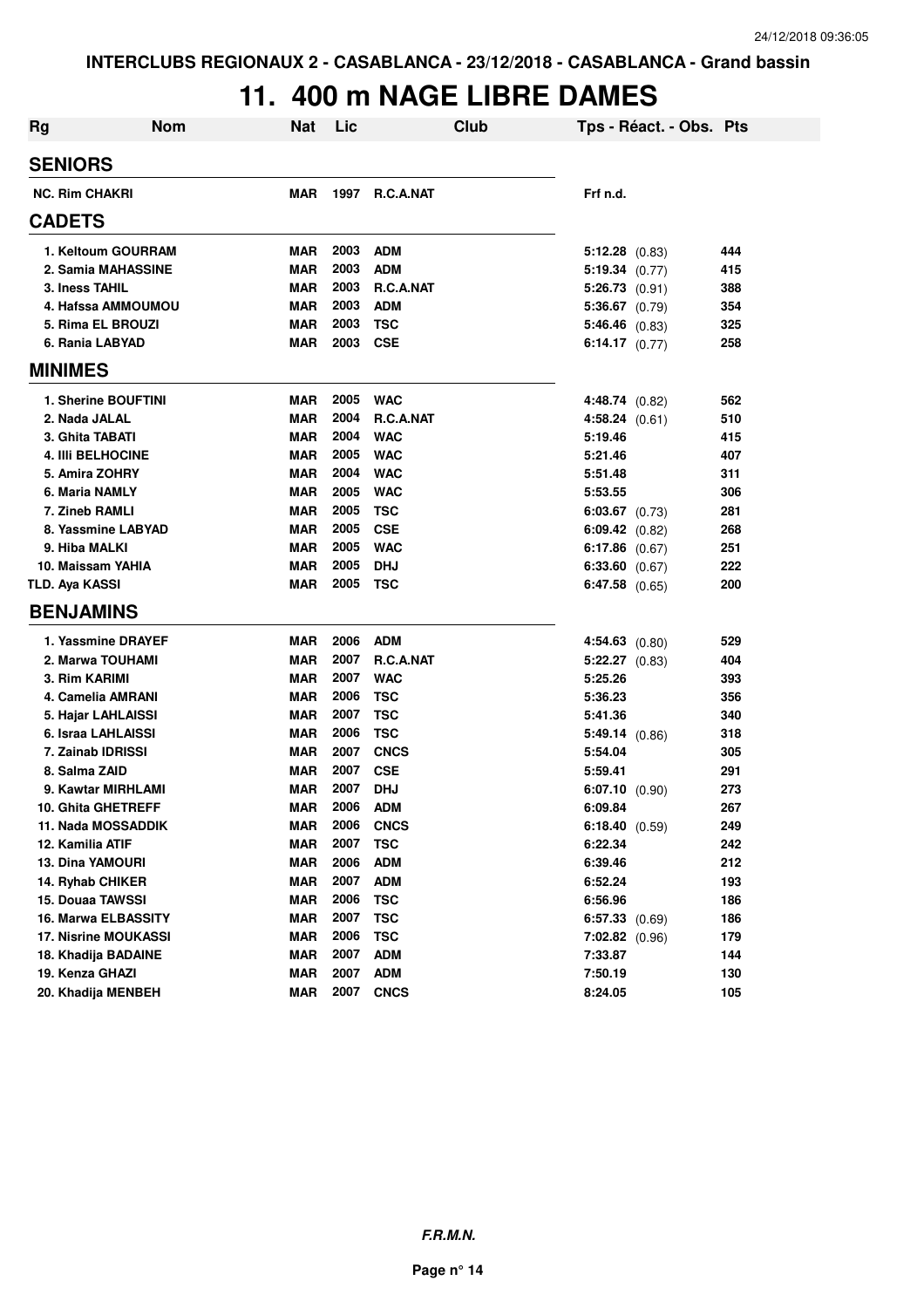## **12. 400 m NAGE LIBRE MESSIEURS**

| <b>Rg</b> | Nom                                | <b>Nat</b> | Lic      | Club             | Tps - Réact. - Obs. Pts |     |
|-----------|------------------------------------|------------|----------|------------------|-------------------------|-----|
|           | <b>SENIORS</b>                     |            |          |                  |                         |     |
|           | 1. Zouhair EL KHALFI               | <b>MAR</b> | 1993     | <b>R.C.A.NAT</b> | 4:49.24 (0.80)          | 440 |
|           | 2. Yasser KATAYFJI                 | <b>MAR</b> | 1999     | R.C.A.NAT        | 4:53.44 (0.78)          | 421 |
|           | 3. Amine FARIH                     | <b>MAR</b> | 1998     | R.C.A.NAT        | $4:57.92$ $(0.86)$      | 403 |
|           | <b>NC. Ahmed BENNAJEH</b>          | <b>MAR</b> | 1998     | <b>CSE</b>       | Frf exc.                |     |
|           | <b>JUNIORS</b>                     |            |          |                  |                         |     |
|           | 1. nizar BANSAR                    | <b>MAR</b> | 2001     | R.C.A.NAT        | 4:43.96 (0.75)          | 465 |
|           | <b>NC. Mohamed Amine HARRABIDA</b> | <b>MAR</b> | 2000     | <b>R.C.A.NAT</b> | Frf n.d.                |     |
|           | <b>CADETS</b>                      |            |          |                  |                         |     |
|           | 1. Walid BOUFTINI                  | <b>MAR</b> | 2003     | <b>WAC</b>       | 4:31.20 (0.74)          | 534 |
|           | 2. Mohamed Amine CHANNANI          | <b>MAR</b> | 2002     | <b>CSE</b>       | $4:47.05$ $(0.78)$      | 450 |
|           | 3. El Mehdi LAANAYA                | <b>MAR</b> | 2003     | <b>TSC</b>       | $4:50.33$ $(0.78)$      | 435 |
|           | 4. Mohamed Reda MAMI               | <b>MAR</b> | 2002     | <b>TSC</b>       | $5:01.83$ $(0.82)$      | 387 |
|           | <b>TLD. Daoud HAYDADI</b>          | <b>MAR</b> | 2003     | DHJ              | $6:10.91$ $(0.83)$      | 208 |
|           | <b>MINIMES</b>                     |            |          |                  |                         |     |
|           | 1. Yassine HASSOUNE                | <b>MAR</b> | 2004     | <b>CNCS</b>      | $4:52.03$ $(0.78)$      | 427 |
|           | 2. Younes LAALA                    | <b>MAR</b> | 2004     | <b>TSC</b>       | $5:01.39$ (0.79)        | 389 |
|           | 3. Mohamed Amine HAMDAOUI          | <b>MAR</b> | 2004     | <b>TSC</b>       | $5:05.93$ $(0.76)$      | 372 |
|           | 4. Soulaymane MOUJI                | <b>MAR</b> | 2004     | <b>ADM</b>       | $5:11.58$ (0.68)        | 352 |
|           | 5. Mohamed Aymen HARRABIDA         | <b>MAR</b> | 2005     | R.C.A.NAT        | 5:14.42                 | 342 |
|           | 6. Ilyas LARABI                    | <b>MAR</b> | 2004     | <b>TSC</b>       | 5:14.93(0.80)           | 341 |
|           | 7. Mehdi BOUIRIG                   | <b>MAR</b> | 2004     | <b>ADM</b>       | $5:28.74$ (0.90)        | 300 |
|           | <b>8. Amr BENATMANE</b>            | <b>MAR</b> | 2005     | <b>TSC</b>       | $5:35.45$ (0.78)        | 282 |
|           | 9. Ismail KASSI                    | <b>MAR</b> | 2004     | <b>TSC</b>       | 5:48.32 (0.66)          | 252 |
|           | 10. Adam KHALLAD                   | <b>MAR</b> | 2004     | <b>TSC</b>       | $5:52.97$ $(0.83)$      | 242 |
|           | 11. Amine EL BOUZAIDI              | <b>MAR</b> | 2004     | <b>TSC</b>       | 6:04.70                 | 219 |
|           | <b>TLD. Mohamed QUITAR</b>         | <b>MAR</b> | 2005     | <b>ADM</b>       | 6:14.65 $(0.73)$        | 202 |
|           | <b>TLD. Mohammed MEDIANE</b>       | <b>MAR</b> | 2005     | <b>ADM</b>       | $6:34.73$ $(0.60)$      | 173 |
|           | <b>TLD. Taha MAFTAH EL KASSIMY</b> | <b>MAR</b> | 2005     | <b>ADM</b>       | 6:41.96                 | 164 |
|           | <b>TLD. Walid ATYA</b>             | <b>MAR</b> | 2005     | <b>TSC</b>       | $6:46.57$ $(0.38)$      | 158 |
|           | <b>TLD. Mouhssine FALIH</b>        | <b>MAR</b> | 2005     | <b>CSEJL</b>     | 6:53.86                 | 150 |
|           | TLD. Abdelkoddous BOUBKERI         | <b>MAR</b> | 2004     | <b>TSC</b>       | $6:54.13$ $(0.74)$      | 150 |
|           | <b>NC. Othmane TAHIRI</b>          | MAR        | 2005 TSC |                  | Frf n.d.                |     |
|           | <b>BENJAMINS</b>                   |            |          |                  |                         |     |
|           | 1. Saif Eddine CHOUAIBI            | MAR        | 2006     | <b>ADM</b>       | $5:40.81$ (0.77)        | 269 |
|           | 2. Mohamed Hamza HAJOUANE          | <b>MAR</b> | 2006     | R.C.A.NAT        | 5:45.82                 | 257 |
|           | 3. Yahya ZAGRI                     | <b>MAR</b> |          | 2006 ADM         | 5:47.08                 | 254 |
|           | 4. Mohamed Amine ENNHAILI          | <b>MAR</b> |          | 2007 WAC         | $5:48.24$ (0.78)        | 252 |
|           | 5. Ismail EL BOUZKRI               | <b>MAR</b> | 2007     | <b>CNCS</b>      | 5:48.34                 | 252 |
|           | 6. Ziad BOURAOUD                   | <b>MAR</b> | 2007     | R.C.A.NAT        | $5:48.60$ (0.77)        | 251 |
|           | 7. Ghali Brahim SENTISSI           | <b>MAR</b> | 2007     | <b>WAC</b>       | $6:01.54$ $(0.68)$      | 225 |
|           | 8. Ahmed Rayane NAMLY              | <b>MAR</b> | 2007     | <b>WAC</b>       | $6:11.39$ $(0.67)$      | 208 |
|           | 9. Mohamed Taha BOUCHANE           | MAR        | 2006     | <b>ADM</b>       | $6:14.68$ $(0.80)$      | 202 |
|           | 10. Elmehdi HOUIRICH               | MAR        | 2007     | <b>DHJ</b>       | 6:16.95(0.87)           | 198 |
|           | 11. Yassir BAZZINE                 | <b>MAR</b> | 2007     | <b>CNCS</b>      | 6:22.14 (0.79)          | 190 |
|           | 12. Diyaa LAFKIHI                  | <b>MAR</b> | 2007     | <b>TSC</b>       | $6:25.17$ $(0.69)$      | 186 |
|           | 13. Zakaria ELKHATIBI              | <b>MAR</b> | 2007     | <b>DHJ</b>       | 6:42.42                 | 163 |
|           | 14. Yahya ELKHATIBI                | <b>MAR</b> | 2006     | <b>DHJ</b>       | 6:53.22                 | 151 |
|           | 15. Rayane LARABI                  | <b>MAR</b> | 2007     | <b>TSC</b>       | $6:59.97$ $(0.71)$      | 143 |
|           | 16. Adam FALIH                     | <b>MAR</b> | 2007     | <b>CSEJL</b>     | 7:10.65                 | 133 |
|           | 17. Soufiane MENBEH                | <b>MAR</b> | 2006     | <b>CNCS</b>      | 7:16.92                 | 127 |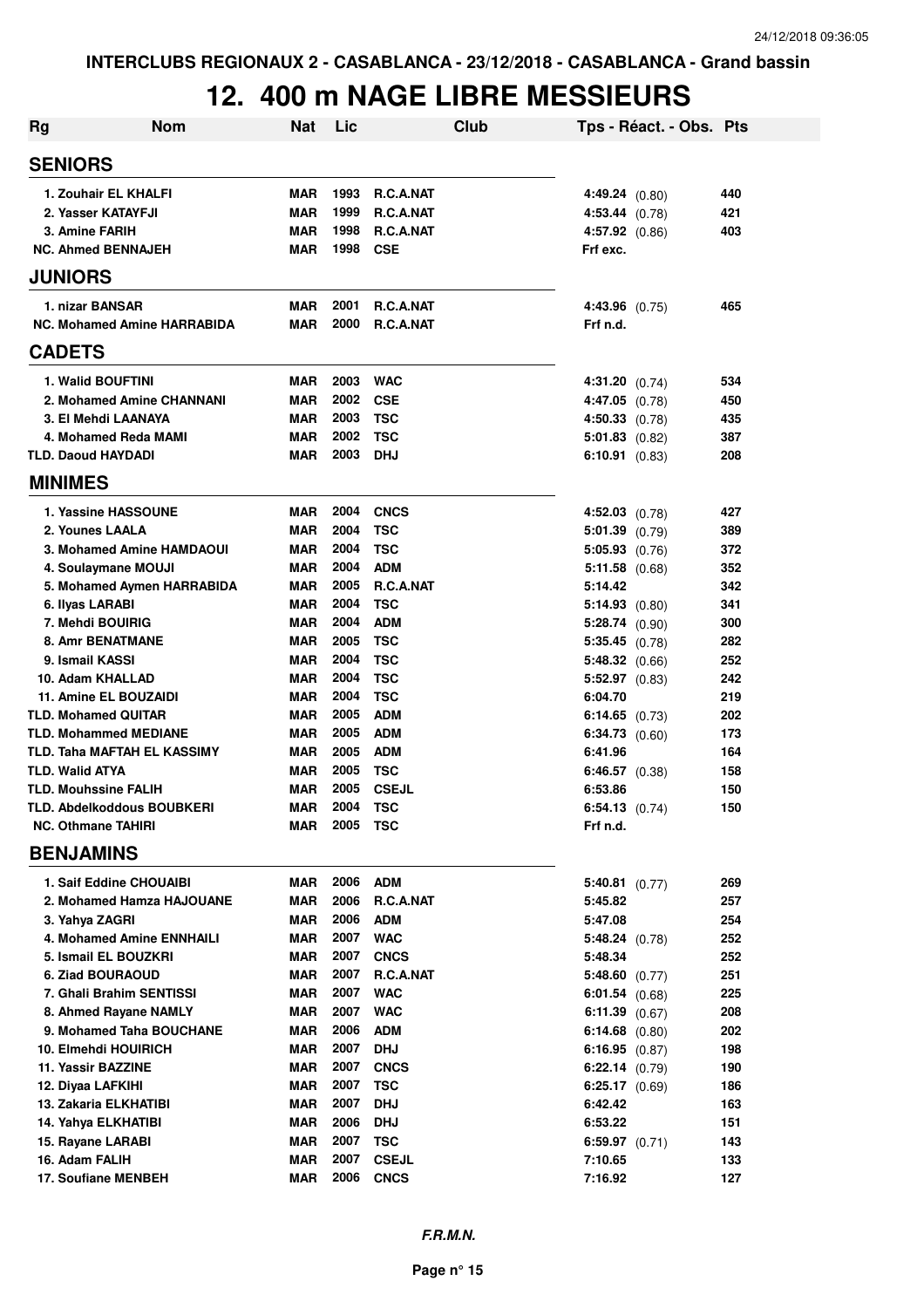# **13. 50 m DOS DAMES**

| <b>Rg</b> | <b>Nom</b>                                             | <b>Nat</b>               | Lic          |                           | <b>Club</b> | Tps - Réact. - Obs. Pts |            |
|-----------|--------------------------------------------------------|--------------------------|--------------|---------------------------|-------------|-------------------------|------------|
|           | <b>SENIORS</b>                                         |                          |              |                           |             |                         |            |
|           | <b>NC. Zineb ZOUHAIRI</b>                              | <b>MAR</b>               | 1997         | R.C.A.NAT                 |             | Frf n.d.                |            |
|           | <b>NC. Wiame KAFI</b>                                  | <b>MAR</b>               | 1998         | R.C.A.NAT                 |             | Frf n.d.                |            |
|           | <b>NC. Salma SARHANE</b>                               | <b>MAR</b>               | 1999         | R.C.A.NAT                 |             | Frf n.d.                |            |
|           | <b>JUNIORS</b>                                         |                          |              |                           |             |                         |            |
|           | 1. Oumaima RAHMANI                                     | <b>MAR</b>               | 2001         | <b>ADM</b>                |             | 39.43                   | 323        |
|           | 2. hiba BENBOUZIANE                                    | MAR                      | 2000         | <b>TSC</b>                |             | 39.97                   | 310        |
|           | <b>TLD. Aya WAHAB</b>                                  | MAR                      | 2001         | <b>CSEJL</b>              |             | 44.38                   | 226        |
|           | <b>CADETS</b>                                          |                          |              |                           |             |                         |            |
|           | 1. Salma EL YOUSFI                                     | <b>MAR</b>               | 2002         | <b>ADM</b>                |             | 36.36                   | 412        |
|           | 2. Keltoum GOURRAM                                     | <b>MAR</b>               | 2003         | <b>ADM</b>                |             | 38.34                   | 351        |
|           | 3. Hafssa AMMOUMOU                                     | <b>MAR</b>               | 2003         | <b>ADM</b>                |             | 40.32                   | 302        |
|           | 4. Mayare YAHIA                                        | MAR                      | 2003         | <b>DHJ</b>                |             | 42.11                   | 265        |
|           | <b>NC. Ikram WAHAB</b>                                 | MAR                      | 2003         | <b>CSEJL</b>              |             | Dsq FD                  | 0          |
|           | <b>MINIMES</b>                                         |                          |              |                           |             |                         |            |
|           | 1. Ibtissam RACHID                                     | <b>MAR</b>               | 2004         | R.C.A.NAT                 |             | 34.26                   | 492        |
|           | 2. Douaa EDDAHBI                                       | <b>MAR</b>               | 2005         | <b>TSC</b>                |             | 35.67                   | 436        |
|           | 3. Hind DOUHA                                          | <b>MAR</b>               | 2005         | <b>R.C.A.NAT</b>          |             | 35.87                   | 429        |
|           | <b>4. IIII BELHOCINE</b>                               | <b>MAR</b>               | 2005         | <b>WAC</b>                |             | 35.93                   | 427        |
|           | 5. Lamiaa ELMACHRAFI                                   | <b>MAR</b><br>MAR        | 2005<br>2004 | <b>TSC</b><br>R.C.A.NAT   |             | 36.43<br>36.52          | 410<br>406 |
|           | 6. Aya ICHOU<br>7. Nisrine FIRAS                       | MAR                      | 2004         | <b>WAC</b>                |             | 36.95                   | 392        |
|           | 8. Sara MAKY                                           | MAR                      | 2004         | <b>TSC</b>                |             | 39.06                   | 332        |
|           | 9. Fatima Zahra MOUKTADIR                              | MAR                      | 2004         | <b>WAC</b>                |             | 39.13                   | 330        |
|           | 10. Ines EL AZHAR                                      | MAR                      | 2004         | <b>TSC</b>                |             | 40.39                   | 300        |
|           | 11. Kenza SALMAN                                       | MAR                      | 2005         | R.C.A.NAT                 |             | 42.40                   | 260        |
|           | 12. Salma BOULAHIA                                     | <b>MAR</b>               | 2005         | <b>CNCS</b>               |             | 44.97                   | 217        |
|           | 13. Aya DARA                                           | <b>MAR</b>               | 2004         | R.C.A.NAT                 |             | 45.16                   | 215        |
|           | 14. Zineb RAMLI                                        | <b>MAR</b>               | 2005         | <b>TSC</b>                |             | 45.76                   | 206        |
|           | <b>15. Hiba SOBAII</b>                                 | <b>MAR</b>               | 2004         | <b>CSE</b>                |             | 46.11                   | 202        |
|           | <b>TLD. Douae SELFATE</b>                              | <b>MAR</b>               | 2004         | <b>TSC</b>                |             | 48.48                   | 173        |
|           | <b>TLD. Yassmine ABIDA</b><br><b>NC. Manal AITOUNY</b> | MAR<br>MAR               | 2005<br>2004 | <b>CSEJL</b><br>R.C.A.NAT |             | 57.78<br>Frf n.d.       | 102        |
|           | <b>NC. Rim JEBRANE</b>                                 | MAR                      | 2005         | <b>CSEJL</b>              |             | Dsq NI                  | 0          |
|           | <b>BENJAMINS</b>                                       |                          |              |                           |             |                         |            |
|           | 1. Marwa TOUHAMI                                       | MAR                      |              | 2007 R.C.A.NAT            |             | 39.58                   | 319        |
|           | 2. Salma EL YOUSFI                                     | MAR                      | 2007         | R.C.A.NAT                 |             | 40.55                   | 297        |
|           | 3. Hajar LAHLAISSI                                     | MAR                      | 2007         | <b>TSC</b>                |             | 41.75                   | 272        |
|           | 4. Rim KARIMI                                          | MAR                      | 2007         | <b>WAC</b>                |             | 41.78                   | 271        |
|           | 5. Israa LAHLAISSI                                     | MAR                      | 2006         | <b>TSC</b>                |             | 41.90                   | 269        |
|           | 6. Lina EL OUADIH                                      | MAR                      | 2006         | R.C.A.NAT                 |             | 44.53                   | 224        |
|           | 7. Imane EDDADSY                                       | MAR                      | 2007         | R.C.A.NAT                 |             | 45.47                   | 210        |
|           | 8. Rihab ZARGANI                                       | MAR                      | 2006         | <b>CNCS</b>               |             | 46.15                   | 201        |
|           | 9. Lina BERRISSOUL                                     | <b>MAR</b>               | 2007         | <b>WAC</b>                |             | 46.17                   | 201        |
|           | 10. Salma AZIZI                                        | <b>MAR</b>               | 2007         | <b>TSC</b>                |             | 47.22                   | 188        |
|           | 11. Yasmine SIFALLAH<br>12. Bassma RAZIQ               | <b>MAR</b><br><b>MAR</b> | 2006<br>2006 | <b>WAC</b><br><b>CNCS</b> |             | 48.51<br>49.99          | 173<br>158 |
|           | 13. Malak BAROUDI                                      | MAR                      | 2007         | R.C.A.NAT                 |             | 50.17                   | 156        |
|           | <b>14. Rita BENLOULID</b>                              | <b>MAR</b>               | 2006         | R.C.A.NAT                 |             | 50.33                   | 155        |
|           | 15. Aya LAALA                                          | MAR                      | 2007         | TSC                       |             | 51.40                   | 145        |
|           | <b>16. Hiba MAKBOULI</b>                               | MAR                      | 2007         | <b>DHJ</b>                |             | 51.41                   | 145        |
|           | 17. Alaa SAOUT EL HAK                                  | MAR                      | 2006         | <b>CNCS</b>               |             | 51.49                   | 145        |
|           | 18. Rania AOUAM                                        | MAR                      | 2006         | <b>CNCS</b>               |             | 51.88                   | 141        |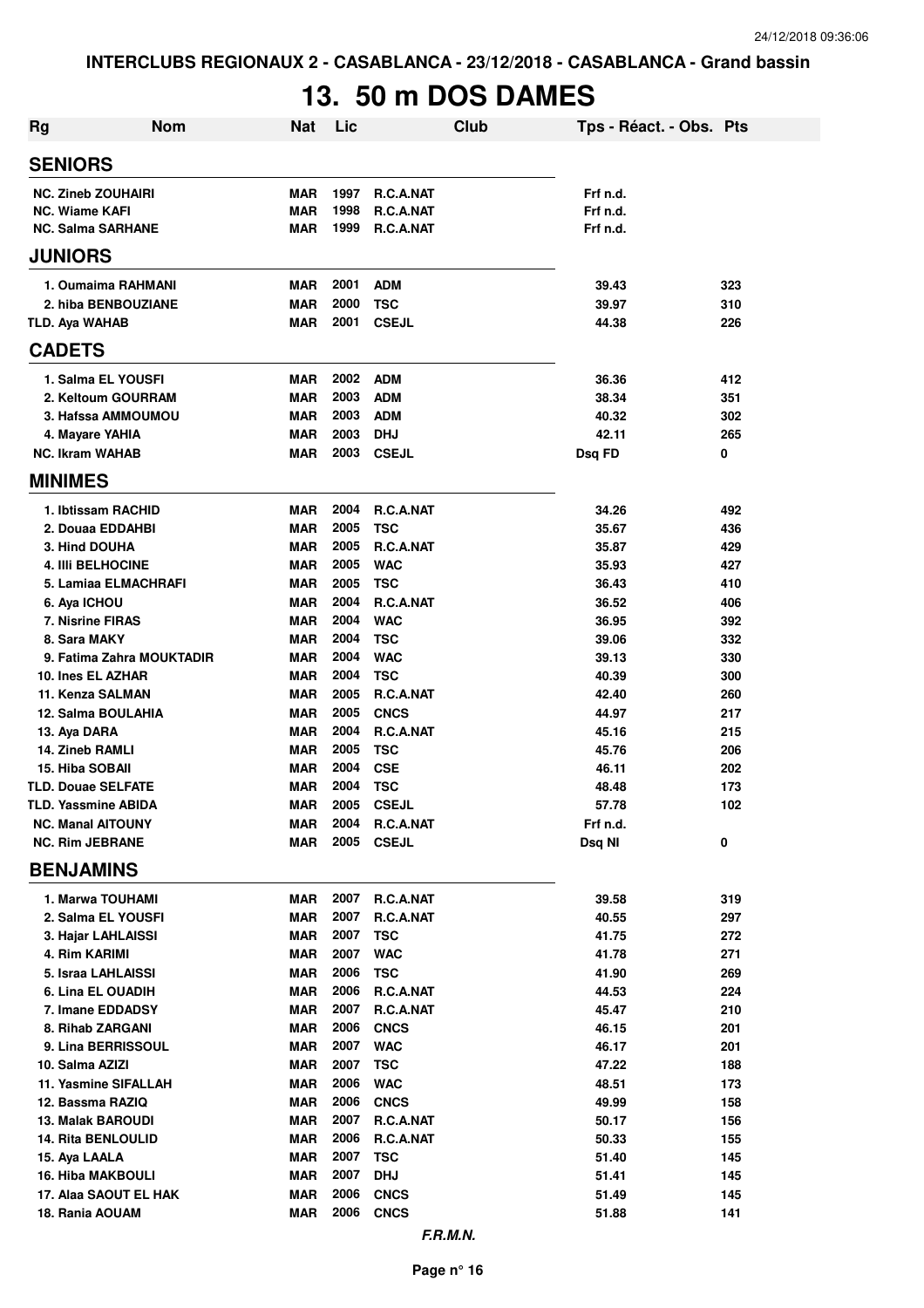#### **13. 50 m DOS DAMES**

| Rg                   | <b>Nom</b> | <b>Nat</b> | Lic  |              | Club | Tps - Réact. - Obs. Pts |     |
|----------------------|------------|------------|------|--------------|------|-------------------------|-----|
| <b>BENJAMINS</b>     |            |            |      |              |      |                         |     |
| 19. Kenza GHAZI      |            | <b>MAR</b> | 2007 | <b>ADM</b>   |      | 52.63                   | 135 |
| 20. Ghita AFRIAD     |            | <b>MAR</b> | 2007 | <b>CSE</b>   |      | 52.88                   | 134 |
| 21. Hajar RAISSE     |            | <b>MAR</b> | 2006 | <b>CSE</b>   |      | 56.35                   | 110 |
| 22. Aya ES SABBAR    |            | <b>MAR</b> | 2006 | <b>CSEJL</b> |      | 57.34                   | 105 |
| 23. Hiba ABERCHANE   |            | <b>MAR</b> | 2007 | <b>CSEJL</b> |      | 57.64                   | 103 |
| 24. Khadija BADAINE  |            | <b>MAR</b> | 2007 | <b>ADM</b>   |      | 59.88                   | 92  |
| 25. Hafssa OULACHBAR |            | <b>MAR</b> | 2006 | <b>WAC</b>   |      | 1:01.14                 | 86  |
| 26. Imane MOUCHAMIS  |            | <b>MAR</b> | 2006 | <b>CNCS</b>  |      | 1:05.99                 | 68  |
| 27. Sabrina LOURINI  |            | <b>MAR</b> | 2007 | <b>CSEJL</b> |      | 1:07.39                 | 64  |
| 28. Yasmine RAZIQ    |            | <b>MAR</b> | 2007 | <b>CNCS</b>  |      | 1:09.27                 | 59  |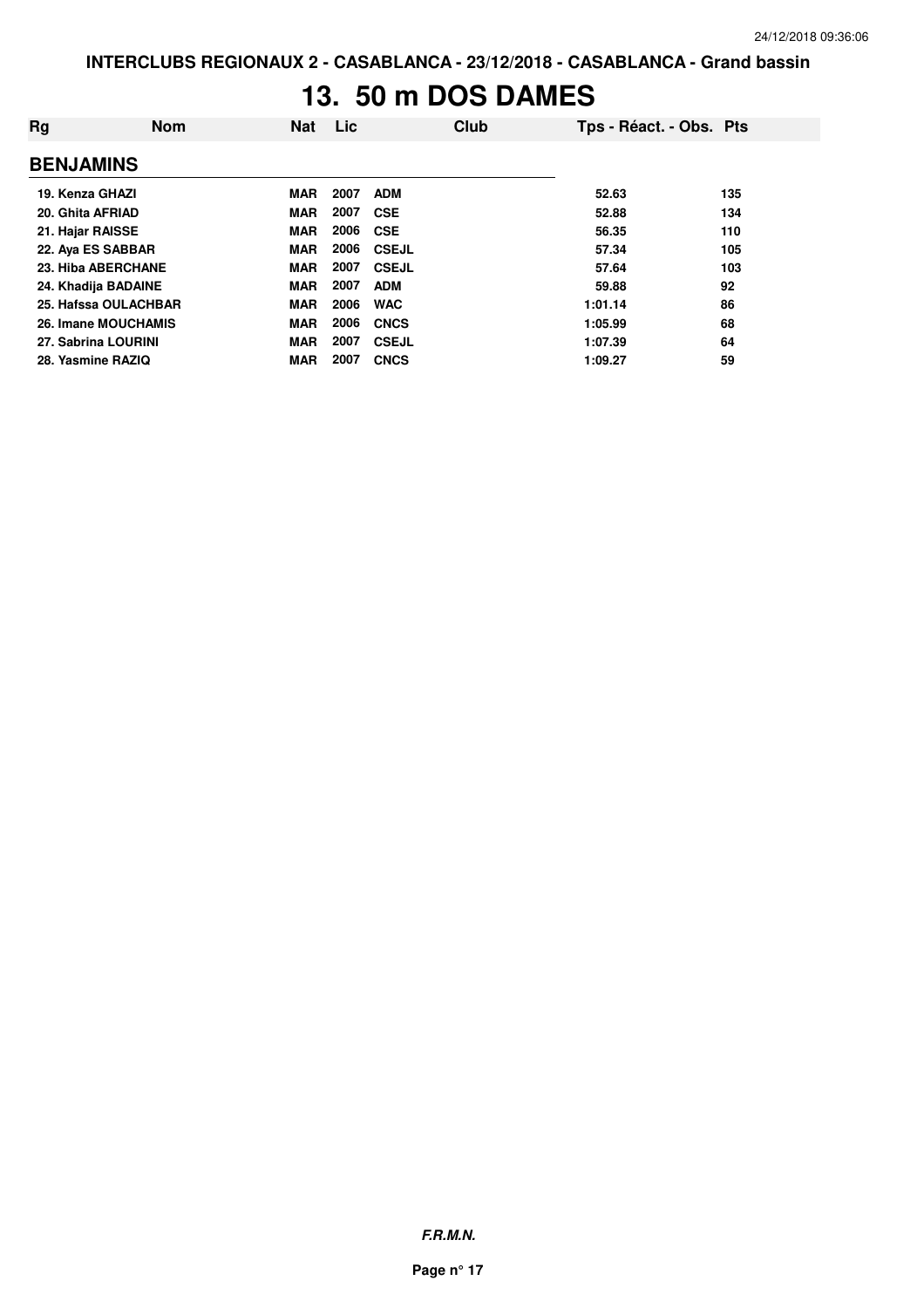## **14. 50 m DOS MESSIEURS**

| <b>Rg</b>                   | <b>Nom</b>                           | <b>Nat</b>               | Lic          | <b>Club</b>                      | Tps - Réact. - Obs. Pts |            |
|-----------------------------|--------------------------------------|--------------------------|--------------|----------------------------------|-------------------------|------------|
| <b>SENIORS</b>              |                                      |                          |              |                                  |                         |            |
|                             | 1. Mohamed OUAHMID                   | <b>MAR</b>               | 1998         | <b>ADM</b>                       | 32.24                   | 414        |
| 2. Badr HASSOUNI            |                                      | <b>MAR</b>               | 1998         | <b>ADM</b>                       | 35.48                   | 311        |
|                             | <b>NC. Oussama ZEHNOUNI</b>          | <b>MAR</b>               | 1998         | R.C.A.NAT                        | Frf exc.                |            |
|                             | <b>NC. Mouad EL MOUSTAKIM</b>        | <b>MAR</b>               | 1999         | R.C.A.NAT                        | Frf n.d.                |            |
| <b>JUNIORS</b>              |                                      |                          |              |                                  |                         |            |
|                             | 1. Mohammed SEFRAOUI                 | <b>MAR</b>               | 2000         | R.C.A.NAT                        | 31.60                   | 440        |
|                             | <b>NC. Mohamed Amine HARRABIDA</b>   | <b>MAR</b>               | 2000         | R.C.A.NAT                        | Frf n.d.                |            |
| <b>CADETS</b>               |                                      |                          |              |                                  |                         |            |
| 1. Idriss AZHAR             |                                      | <b>MAR</b>               | 2003         | R.C.A.NAT                        | 30.34                   | 497        |
|                             | 2. Abdelmoughit MAMDOUH              | <b>MAR</b>               | 2002         | <b>ADM</b>                       | 30.49                   | 490        |
| 3. Walid BOUFTINI           |                                      | <b>MAR</b>               | 2003         | <b>WAC</b>                       | 32.59                   | 401        |
| 4. Adam ZIANE               |                                      | <b>MAR</b>               | 2002         | <b>WAC</b>                       | 32.92                   | 389        |
|                             | 5. Azzedine EL BADRE                 | <b>MAR</b>               | 2003         | <b>CSE</b>                       | 34.01                   | 353        |
|                             | 6. Aymane MESLOUH                    | <b>MAR</b>               | 2002         | <b>ADM</b>                       | 34.71                   | 332        |
|                             | 7. Khalil BAKADOUR                   | <b>MAR</b>               | 2003         | <b>DHJ</b>                       | 35.88                   | 300        |
|                             | 8. Aymen TAJEDDINE                   | <b>MAR</b>               | 2003         | <b>WAC</b>                       | 36.01                   | 297        |
|                             | 9. Ahmed Moubarak LAHLYAL            | <b>MAR</b>               | 2003         | <b>DHJ</b>                       | 37.12                   | 271        |
|                             | 10. Mohammed CHAFFAA                 | <b>MAR</b>               | 2003         | <b>CSE</b>                       | 37.38                   | 266        |
|                             | 11. Abderrahmane BENJARY             | <b>MAR</b>               | 2003         | <b>CSE</b>                       | 38.84                   | 237        |
| 12. Sami DEFAA              |                                      | <b>MAR</b>               | 2003         | R.C.A.NAT                        | 39.48                   | 225        |
| TLD. Alaa ABIR              |                                      | <b>MAR</b>               | 2003         | <b>DHJ</b>                       | 42.37                   | 182        |
| <b>TLD. Fahd LAHMIDI</b>    |                                      | <b>MAR</b>               | 2003         | <b>DHJ</b>                       | 43.35                   | 170        |
| <b>NC. Ilias ELHAOUARI</b>  | <b>TLD. Zine Elabidine ES SABBAR</b> | <b>MAR</b><br><b>MAR</b> | 2003<br>2003 | <b>CSEJL</b><br><b>R.C.A.NAT</b> | 51.08<br>Frf n.d.       | 104        |
| <b>MINIMES</b>              |                                      |                          |              |                                  |                         |            |
|                             |                                      |                          |              |                                  |                         |            |
|                             | 1. Mohamed Badr OUAMMOU              | <b>MAR</b>               | 2004         | <b>WAC</b>                       | 31.48                   | 445        |
| 2. Ilias EDDARI             |                                      | <b>MAR</b><br><b>MAR</b> | 2004<br>2004 | R.C.A.NAT                        | 32.91                   | 389        |
| 3. Akram AYOUCHI            | 4. Mohamed RAFILI                    | <b>MAR</b>               | 2004         | <b>TSC</b><br>R.C.A.NAT          | 36.04<br>36.30          | 296<br>290 |
|                             | 5. Rayane BOURZIK                    | <b>MAR</b>               | 2004         | <b>TSC</b>                       | 37.69                   | 259        |
|                             | 6. Mehdi ZEHNOUNI                    | <b>MAR</b>               | 2005         | <b>DHJ</b>                       | 38.97                   | 234        |
|                             | 7. Mohamed Aymen HARRABIDA           | MAR                      | 2005         | R.C.A.NAT                        | 39.11                   | 232        |
|                             | 8. Mohamed EL BOUZKRI                | <b>MAR</b>               | 2005         | <b>CNCS</b>                      | 39.39                   | 227        |
|                             | 9. Abdellatif HIMMECH                | <b>MAR</b>               | 2004         | <b>TSC</b>                       | 39.86                   | 219        |
| 10. Souhail SLILI           |                                      | <b>MAR</b>               | 2004         | <b>CSEJL</b>                     | 40.11                   | 215        |
|                             | 11. Ayman ZERHOUN                    | <b>MAR</b>               | 2004         | <b>CNCS</b>                      | 40.53                   | 208        |
| 12. Achraf AOUAM            |                                      | <b>MAR</b>               | 2004         | <b>CNCS</b>                      | 41.47                   | 194        |
| 13. Ilyass BOUCHTI          |                                      | <b>MAR</b>               | 2004         | <b>TSC</b>                       | 41.94                   | 188        |
|                             | 14. Wahb EL ATLASSI                  | <b>MAR</b>               | 2004         | <b>CNCS</b>                      | 42.02                   | 187        |
|                             | 15. Othmane CHADIDE                  | <b>MAR</b>               | 2005         | <b>CSE</b>                       | 43.29                   | 171        |
|                             | <b>TLD. Yassine IFASSIOUEN</b>       | <b>MAR</b>               | 2004         | R.C.A.NAT                        | 44.40                   | 158        |
| <b>TLD. Mohamed QUITAR</b>  |                                      | <b>MAR</b>               | 2005         | <b>ADM</b>                       | 44.91                   | 153        |
| <b>TLD. Mouhssine FALIH</b> |                                      | <b>MAR</b>               | 2005         | <b>CSEJL</b>                     | 45.67                   | 145        |
| <b>TLD. Walid ATYA</b>      |                                      | <b>MAR</b>               | 2005         | <b>TSC</b>                       | 45.70                   | 145        |
|                             | TLD. Ayman BOUAKIL EL IDRISSI        | <b>MAR</b>               | 2005         | <b>CNCS</b>                      | 46.29                   | 140        |
|                             | <b>TLD. Rayane AKANSOUS</b>          | <b>MAR</b>               | 2005<br>2004 | <b>WAC</b>                       | 47.46                   | 130        |
| <b>TLD. Anas WARDI</b>      | <b>TLD. Mohammed REGRAGUI</b>        | <b>MAR</b><br><b>MAR</b> | 2005         | <b>CSEJL</b><br><b>CSEJL</b>     | 49.10<br>50.94          | 117<br>105 |
| <b>TLD. Ilyas SIOUAGHI</b>  |                                      | <b>MAR</b>               | 2005         | <b>ADM</b>                       | 51.00                   | 104        |
|                             | <b>TLD. Otmane ABERCHANE</b>         | <b>MAR</b>               | 2004         | <b>CSEJL</b>                     | 51.32                   | 102        |
|                             | TLD. Mohammed Rayane EL ADILI        | <b>MAR</b>               | 2005         | <b>CSEJL</b>                     | 1:08.70                 | 42         |
| <b>NC. Aymen LOUCHI</b>     |                                      | <b>MAR</b>               | 2004         | <b>DHJ</b>                       | Frf exc.                |            |
|                             | NC. Mohammed Amine YAZID             | <b>MAR</b>               | 2005         | <b>CSEJL</b>                     | Frf n.d.                |            |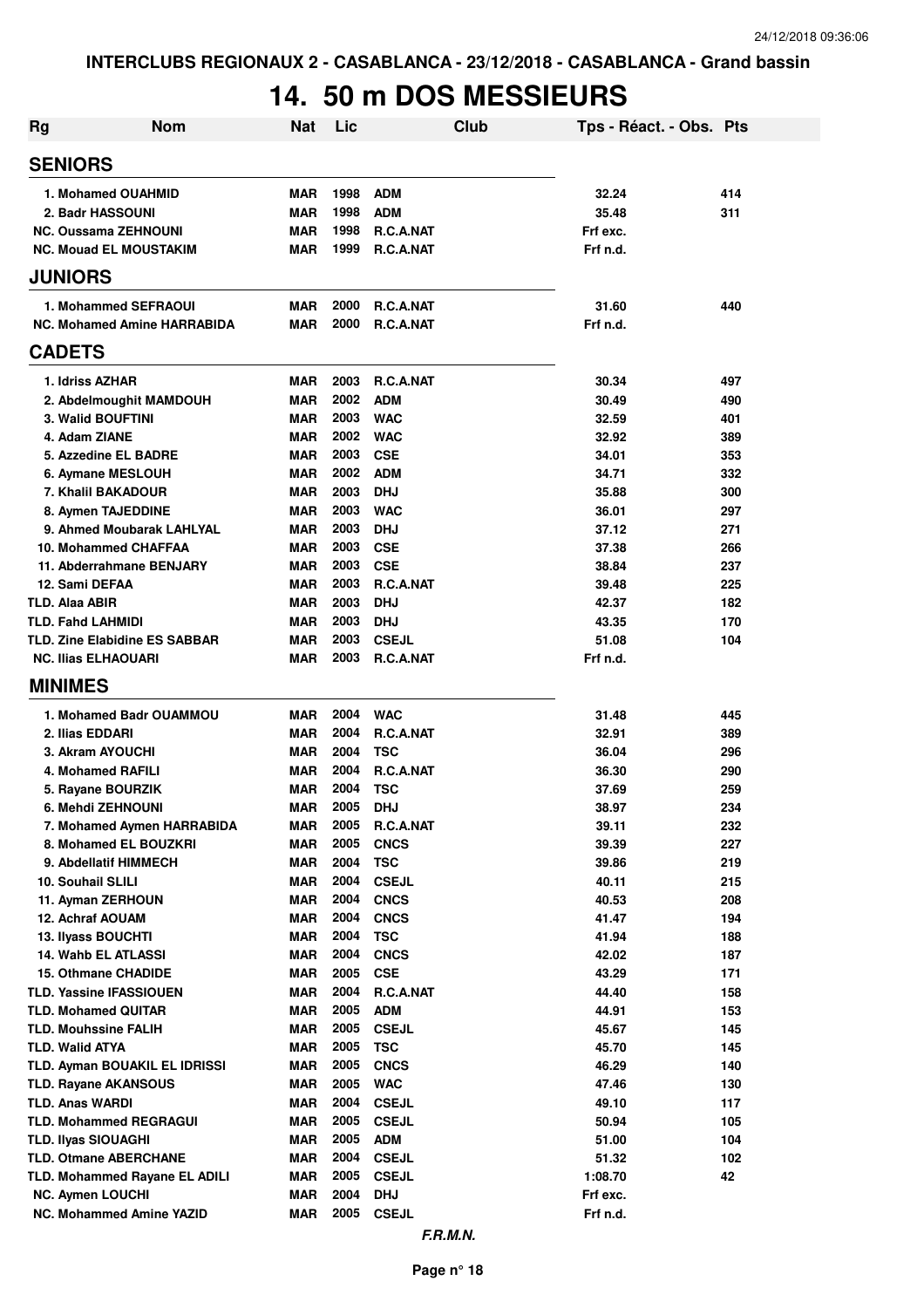## **14. 50 m DOS MESSIEURS**

| Rg                           | <b>Nom</b>                         | <b>Nat</b> | Lic  |                  | Club | Tps - Réact. - Obs. Pts |     |
|------------------------------|------------------------------------|------------|------|------------------|------|-------------------------|-----|
| <b>MINIMES</b>               |                                    |            |      |                  |      |                         |     |
|                              | <b>NC. Abderrahmane EL KAOUTI</b>  | <b>MAR</b> | 2004 | <b>DHJ</b>       |      | Frf n.d.                |     |
| <b>NC. Adam CHAFII</b>       |                                    | <b>MAR</b> | 2004 | <b>CSEJL</b>     |      | Dsq NI                  | 0   |
| <b>NC. Abdelkrim EL AZDI</b> |                                    | <b>MAR</b> | 2004 | <b>CSEJL</b>     |      | Dsq NI                  | 0   |
| <b>BENJAMINS</b>             |                                    |            |      |                  |      |                         |     |
| 1. Saad SLIM                 |                                    | <b>MAR</b> | 2006 | <b>R.C.A.NAT</b> |      | 37.85                   | 256 |
|                              | 2. Saif Eddine CHOUAIBI            | <b>MAR</b> | 2006 | <b>ADM</b>       |      | 39.91                   | 218 |
|                              | 3. Abdelhakim CHAFFAA              | <b>MAR</b> | 2006 | <b>CSE</b>       |      | 40.10                   | 215 |
|                              | 4. Ahmed Rayane NAMLY              | <b>MAR</b> | 2007 | <b>WAC</b>       |      | 40.66                   | 206 |
| 5. Fadi ZOUGGARI             |                                    | <b>MAR</b> | 2007 | <b>DHJ</b>       |      | 41.18                   | 199 |
| <b>6. Saad ELYOUSFI</b>      |                                    | <b>MAR</b> | 2006 | <b>ADM</b>       |      | 42.72                   | 178 |
| 7. Ahmed NIDAOUI             |                                    | <b>MAR</b> | 2007 | <b>WAC</b>       |      | 43.30                   | 171 |
| 8. Yahya ZAGRI               |                                    | <b>MAR</b> | 2006 | <b>ADM</b>       |      | 43.91                   | 164 |
|                              | 9. Abderrazak ZOUHAIR              | <b>MAR</b> | 2007 | R.C.A.NAT        |      | 43.94                   | 163 |
| 10. Rayane M'GHARI           |                                    | <b>MAR</b> | 2007 | <b>DHJ</b>       |      | 44.63                   | 156 |
|                              | 11. Adam BENMAAZOUZ                | <b>MAR</b> | 2006 | <b>WAC</b>       |      | 45.01                   | 152 |
| <b>12. Ali MAAROUF</b>       |                                    | <b>MAR</b> | 2006 | R.C.A.NAT        |      | 45.19                   | 150 |
|                              | 13. Mohamed Taha BOUCHANE          | <b>MAR</b> | 2006 | <b>ADM</b>       |      | 45.21                   | 150 |
|                              | <b>14. Mohamed Ghali KHADRAOUI</b> | <b>MAR</b> | 2006 | <b>CSE</b>       |      | 45.35                   | 149 |
| <b>15. Youssef YAHI</b>      |                                    | <b>MAR</b> | 2006 | <b>ADM</b>       |      | 45.39                   | 148 |
| 16. Abdelmajid NAJAH         |                                    | <b>MAR</b> | 2007 | <b>CNCS</b>      |      | 45.46                   | 147 |
| 17. Yacine MINSAF            |                                    | <b>MAR</b> | 2006 | <b>CNCS</b>      |      | 45.65                   | 146 |
|                              | 18. Mohammed Reda DAKOUANE         | <b>MAR</b> | 2006 | <b>CSE</b>       |      | 45.70                   | 145 |
| <b>19. Yasser REGRAGUI</b>   |                                    | <b>MAR</b> | 2006 | <b>CSEJL</b>     |      | 46.39                   | 139 |
| 20. Adam TIMOUYASSE          |                                    | <b>MAR</b> | 2006 | <b>DHJ</b>       |      | 46.62                   | 137 |
| 21. Yahya ELKHATIBI          |                                    | <b>MAR</b> | 2006 | <b>DHJ</b>       |      | 47.12                   | 132 |
|                              | 22. Ghali Brahim SENTISSI          | <b>MAR</b> | 2007 | <b>WAC</b>       |      | 47.28                   | 131 |
| 23. Ziad BOURAOUD            |                                    | <b>MAR</b> | 2007 | R.C.A.NAT        |      | 47.49                   | 129 |
| 24. Achraf BOUJNANE          |                                    | <b>MAR</b> | 2006 | <b>CSE</b>       |      | 47.53                   | 129 |
| 25. Othman ZIANE             |                                    | <b>MAR</b> | 2007 | <b>CNCS</b>      |      | 48.13                   | 124 |
|                              | 26. Ahmed Amine BELABBES           | <b>MAR</b> | 2006 | <b>DHJ</b>       |      | 48.48                   | 121 |
| 27. Omar EZZOUBI             |                                    | <b>MAR</b> | 2006 | <b>CNCS</b>      |      | 48.83                   | 119 |
| 28. Ismail LAGSSAIBI         |                                    | <b>MAR</b> | 2007 | R.C.A.NAT        |      | 49.22                   | 116 |
| 29. Haitam KHIALI            |                                    | <b>MAR</b> | 2006 | <b>CNCS</b>      |      | 49.87                   | 112 |
|                              | 30. Othmane TAJEDDINE              | <b>MAR</b> | 2007 | <b>CNCS</b>      |      | 51.08                   | 104 |
| 31. Achraf AKIL              |                                    | <b>MAR</b> | 2006 | <b>CSEJL</b>     |      | 51.36                   | 102 |
| 32. Abdeljabar HAYDADI       |                                    | <b>MAR</b> | 2007 | <b>DHJ</b>       |      | 52.53                   | 95  |
| 33. Ryad BOUFTASS            |                                    | <b>MAR</b> | 2007 | <b>WAC</b>       |      | 54.12                   | 87  |
| 34. Moslim SAGHIR            |                                    | <b>MAR</b> | 2007 | <b>CNCS</b>      |      | 55.23                   | 82  |
| 35. Ilyas BOUAYADI           |                                    | <b>MAR</b> | 2007 | <b>TSC</b>       |      | 55.29                   | 82  |
|                              | 36. Mohamed Rayane GUEJAJ          | <b>MAR</b> | 2007 | <b>CNCS</b>      |      | 56.31                   | 77  |
| 37. Abdelmouiz FADEL         |                                    | <b>MAR</b> | 2007 | <b>CNCS</b>      |      | 56.42                   | 77  |
|                              | 38. Noureddine ELBADRE             | <b>MAR</b> | 2007 | <b>CSE</b>       |      | 1:02.87                 | 55  |
| 39. Nouh BENTOUILA           |                                    | <b>MAR</b> | 2007 | <b>CSEJL</b>     |      | 1:08.00                 | 44  |
| 40. Ayoub MOUFDI             |                                    | <b>MAR</b> | 2006 | <b>CNCS</b>      |      | 1:12.73                 | 36  |
| 41. Anas IDHAMOU             |                                    | <b>MAR</b> | 2006 | <b>CNCS</b>      |      | 1:14.47                 | 33  |
| <b>NC. Sami ABAOUSS</b>      |                                    | <b>MAR</b> | 2007 | <b>DHJ</b>       |      | Frf n.d.                |     |
| NC. Taha DAHDOUD             |                                    | <b>MAR</b> | 2007 | <b>DHJ</b>       |      | Frf n.d.                |     |
| <b>NC. Ilyas KARAM</b>       |                                    | <b>MAR</b> | 2007 | <b>CSEJL</b>     |      | Dsq FD                  | 0   |
| <b>NC. Salmane EL ADILI</b>  |                                    | <b>MAR</b> | 2007 | <b>CSEJL</b>     |      | Dsq NI                  | 0   |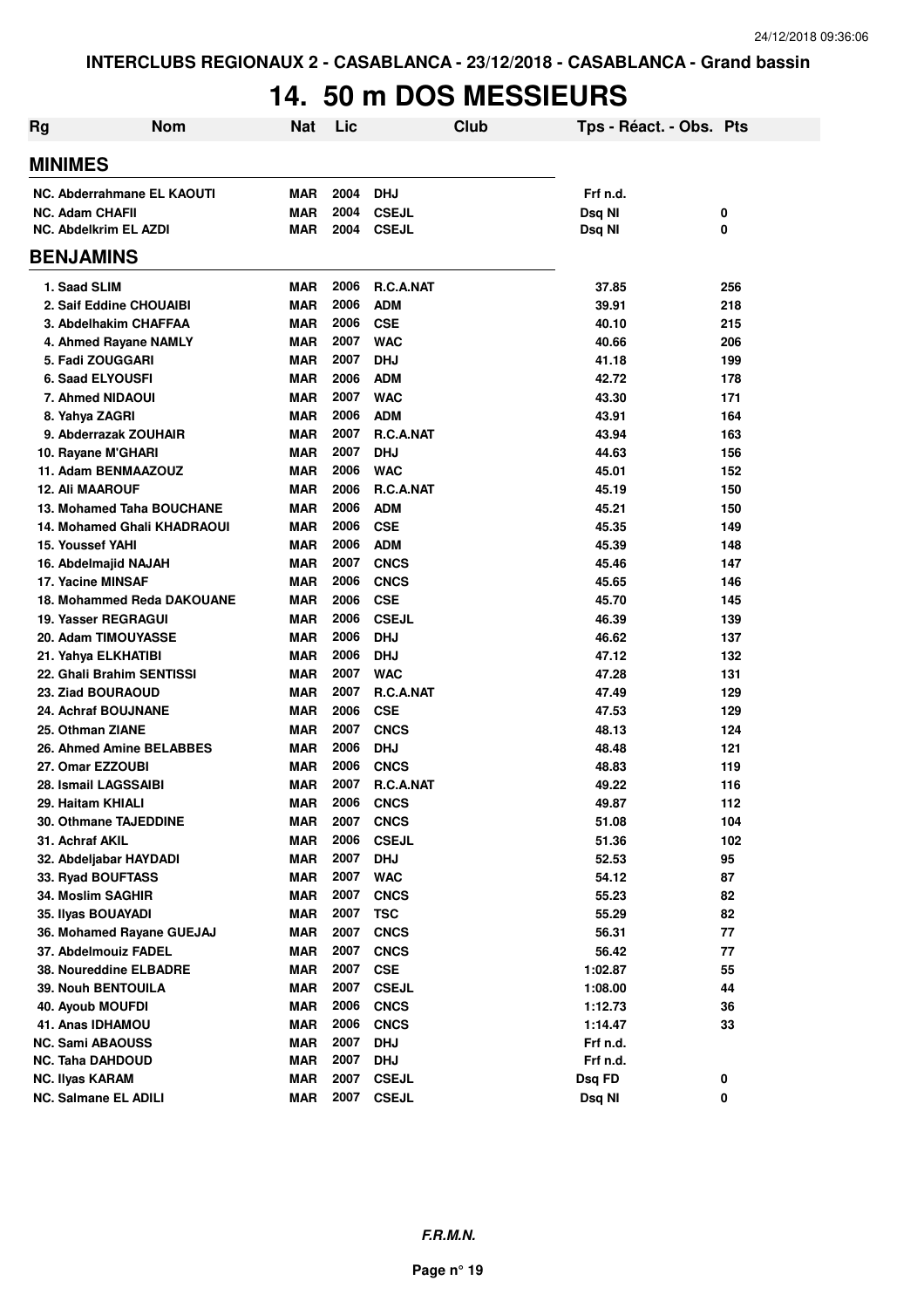## **15. 200 m PAPILLON DAMES**

| Rg                      | <b>Nom</b>          | <b>Nat</b> | Lic  | Club             |                  | Tps - Réact. - Obs. Pts |     |
|-------------------------|---------------------|------------|------|------------------|------------------|-------------------------|-----|
| <b>CADETS</b>           |                     |            |      |                  |                  |                         |     |
| 1. Hiba SOUIHEL         |                     | <b>MAR</b> | 2003 | <b>ADM</b>       | 2:48.52 (0.79)   |                         | 377 |
| 2. Nora RGUIB           |                     | <b>MAR</b> | 2003 | <b>ADM</b>       | 2:58.71(0.89)    |                         | 316 |
| <b>NC. Rim BOUJNANE</b> |                     | <b>MAR</b> | 2003 | <b>CSE</b>       | <b>Abandon</b>   | (0.81)                  | 0   |
| <b>MINIMES</b>          |                     |            |      |                  |                  |                         |     |
|                         | 1. Sherine BOUFTINI | <b>MAR</b> | 2005 | <b>WAC</b>       | 2:38.97          |                         | 449 |
|                         | 2. Aicha EL BEKALI  | <b>MAR</b> | 2004 | <b>ADM</b>       | $2:52.89$ (0.85) |                         | 349 |
| <b>BENJAMINS</b>        |                     |            |      |                  |                  |                         |     |
|                         | 1. Yasmine YOUSRI   | <b>MAR</b> | 2006 | <b>R.C.A.NAT</b> | 3:03.77          |                         | 291 |
| 2. Zainab IDRISSI       |                     | <b>MAR</b> | 2007 | <b>CNCS</b>      | 3:12.91          |                         | 251 |
| <b>NC. Aya ZEJLI</b>    |                     | <b>MAR</b> | 2007 | <b>CNCS</b>      | <b>\bandon</b>   |                         | 0   |

**F.R.M.N.**

**Page n° 20**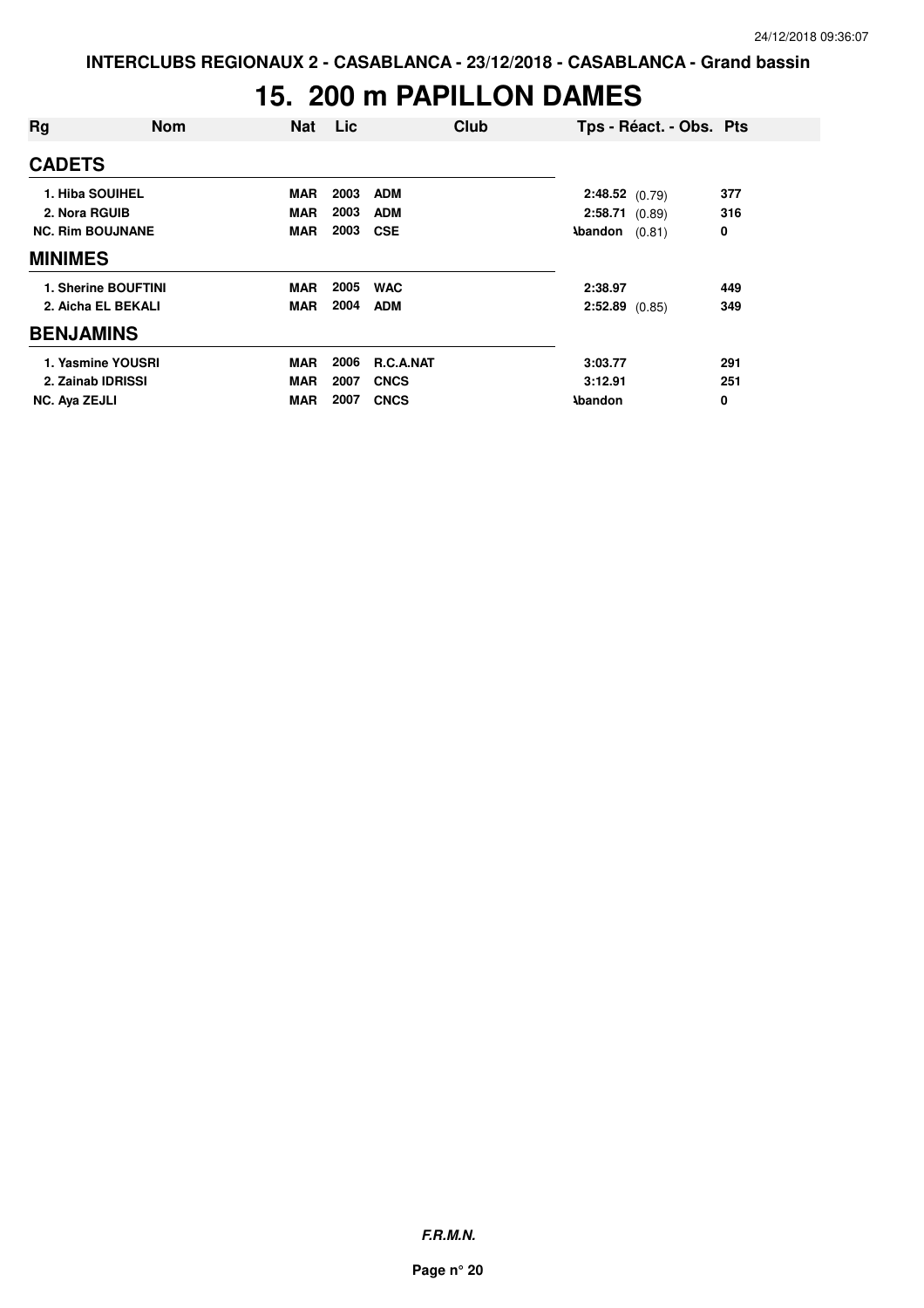### **16. 200 m PAPILLON MESSIEURS**

| Rg                     | <b>Nom</b>            | <b>Nat</b> | <b>Lic</b> | Club       |                  | Tps - Réact. - Obs. Pts |     |  |
|------------------------|-----------------------|------------|------------|------------|------------------|-------------------------|-----|--|
| <b>CADETS</b>          |                       |            |            |            |                  |                         |     |  |
|                        | 1. Oussama ELMAHBOUBI | <b>MAR</b> | 2002       | <b>ADM</b> | 2:29.59(0.81)    |                         | 414 |  |
|                        | 2. Houssam HOUARI     | <b>MAR</b> | 2003       | <b>TSC</b> | 2:44.56(0.66)    |                         | 311 |  |
| <b>MINIMES</b>         |                       |            |            |            |                  |                         |     |  |
| <b>NC. Ziad HOUARI</b> |                       | <b>MAR</b> | 2005       | <b>TSC</b> | <b>\bandon</b>   |                         | 0   |  |
| <b>BENJAMINS</b>       |                       |            |            |            |                  |                         |     |  |
|                        | 1. Mohamed MALKI      | <b>MAR</b> | 2007       | <b>WAC</b> | 3:06.37          |                         | 214 |  |
| 2. Yasser MAHLI        |                       | <b>MAR</b> | 2006       | R.C.A.NAT  | $3:06.50$ (0.77) |                         | 213 |  |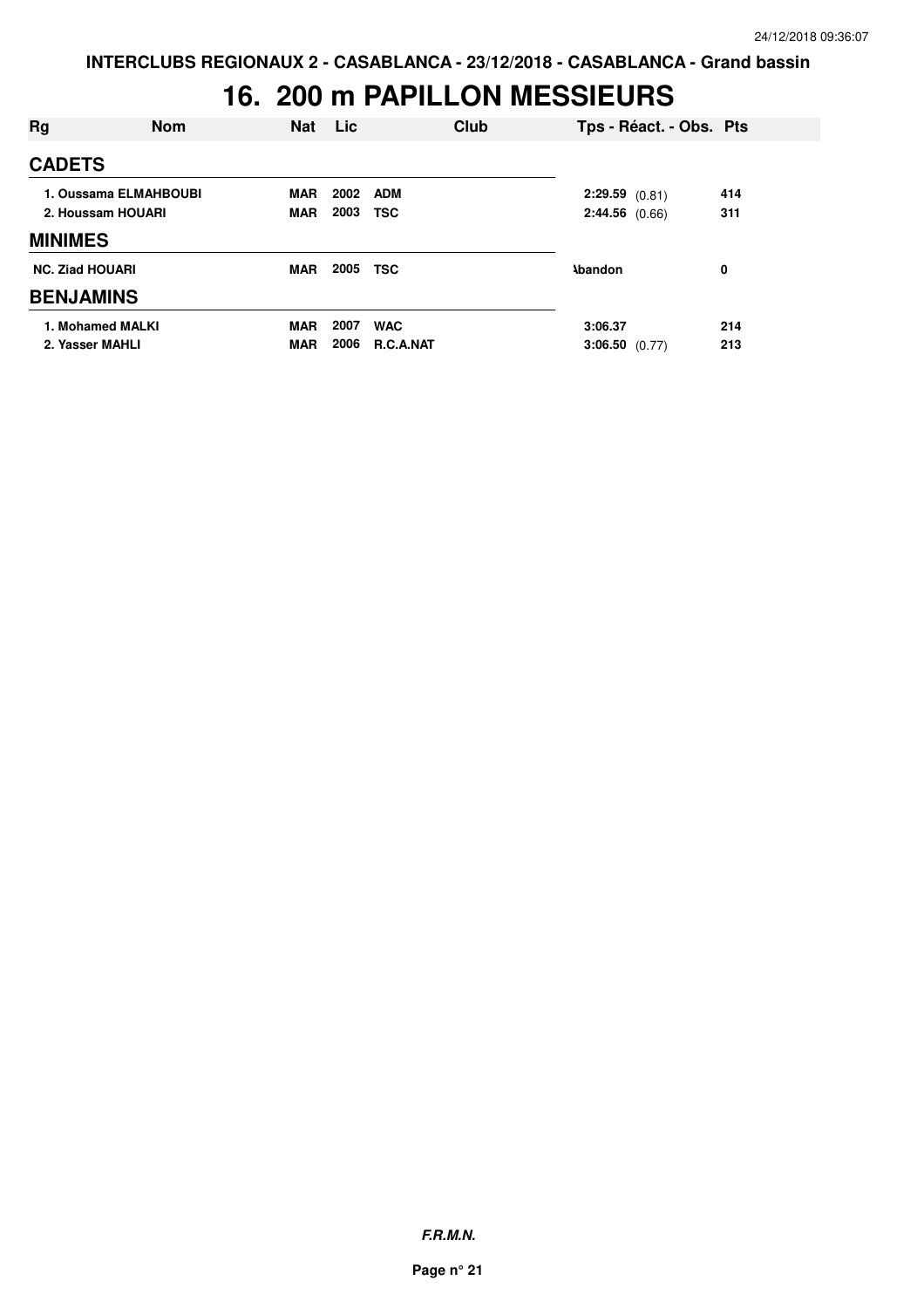## **17. 100 m BRASSE DAMES**

| <b>Rg</b>                                          | <b>Nom</b>               | Nat                      | Lic          | Club                     | Tps - Réact. - Obs. Pts       |            |
|----------------------------------------------------|--------------------------|--------------------------|--------------|--------------------------|-------------------------------|------------|
| <b>SENIORS</b>                                     |                          |                          |              |                          |                               |            |
| 1. Khouloud KAROUCH                                |                          | <b>MAR</b>               | 1999         | TSC                      | $1:24.93$ (0.80)              | 435        |
| <b>NC. Rim CHAKRI</b>                              |                          | <b>MAR</b>               | 1997         | <b>R.C.A.NAT</b>         | Frf n.d.                      |            |
| <b>NC. Zineb ZOUHAIRI</b>                          |                          | <b>MAR</b>               | 1997         | R.C.A.NAT                | Frf n.d.                      |            |
| <b>CADETS</b>                                      |                          |                          |              |                          |                               |            |
| 1. Salma EL YOUSFI                                 |                          | <b>MAR</b>               | 2002         | ADM                      | $1:26.56$ $(0.86)$            | 410        |
| 2. Rima EL BROUZI                                  |                          | <b>MAR</b>               | 2003         | <b>TSC</b>               | $1:33.93$ $(0.84)$            | 321        |
|                                                    | 3. Manal ANOUAR EL ALAMI | <b>MAR</b>               | 2003         | <b>ADM</b>               | 1:36.39                       | 297        |
| 4. Samia MAHASSINE                                 |                          | <b>MAR</b>               | 2003         | ADM                      | 1:38.40 (0.85)                | 279        |
| 5. Mayare YAHIA                                    |                          | <b>MAR</b>               | 2003         | <b>DHJ</b>               | 1:39.49(0.81)                 | 270        |
| <b>TLD. Rim AFIF</b>                               |                          | <b>MAR</b>               | 2002         | <b>TSC</b>               | 1:43.20                       | 242        |
| <b>MINIMES</b>                                     |                          |                          |              |                          |                               |            |
| <b>1. Chahd MACHKOUR</b>                           |                          | <b>MAR</b>               |              | 2004 WAC                 | $1:28.07$ $(0.81)$            | 390        |
| 2. Lamiaa ELMACHRAFI                               |                          | <b>MAR</b>               | 2005         | <b>TSC</b>               | $1:28.49$ (0.73)              | 384        |
| 3. Aicha EL BEKALI                                 |                          | <b>MAR</b>               | 2004         | <b>ADM</b>               | 1:29.27                       | 374        |
| 4. Nisrine FIRAS                                   |                          | <b>MAR</b>               | 2004         | <b>WAC</b>               | $1:30.05$ $(0.87)$            | 364        |
| <b>5. Kamilia MAALOUF</b>                          |                          | <b>MAR</b>               | 2004         | R.C.A.NAT                | 1:30.32                       | 361        |
| 6. Maria NAMLY<br>7. Douaa EDDAHBI                 |                          | <b>MAR</b><br><b>MAR</b> | 2005<br>2005 | <b>WAC</b><br><b>TSC</b> | $1:30.73$ $(0.91)$<br>1:32.06 | 356<br>341 |
| 8. Nada YAHI                                       |                          | <b>MAR</b>               | 2004         | <b>ADM</b>               | $1:33.77$ (0.75)              | 323        |
| 9. Hiba SAADOUD                                    |                          | <b>MAR</b>               | 2004 CSE     |                          | $1:35.56$ $(0.82)$            | 305        |
| 10. Kenza SALMAN                                   |                          | <b>MAR</b>               | 2005         | R.C.A.NAT                | $1:36.13$ (0.93)              | 300        |
| 11. Amira ZOHRY                                    |                          | MAR                      | 2004         | <b>WAC</b>               | $1:39.89$ $(0.87)$            | 267        |
| 12. Aya DARA                                       |                          | <b>MAR</b>               | 2004         | R.C.A.NAT                | $1:40.71$ (0.75)              | 260        |
| <b>13. Iness LAKRADI</b>                           |                          | <b>MAR</b>               | 2005         | <b>TSC</b>               | 1:43.41 (0.94)                | 241        |
| 14. Hiba MALKI                                     |                          | <b>MAR</b>               | 2005         | <b>WAC</b>               | $1:44.32$ (0.74)              | 234        |
| <b>TLD. Salma BOULAHIA</b>                         |                          | <b>MAR</b>               | 2005         | <b>CNCS</b>              | 1:46.90(0.67)                 | 218        |
| <b>TLD. Rim JEBRANE</b>                            |                          | <b>MAR</b>               | 2005         | CSEJL                    | 1:57.40 (0.56)                | 164        |
| <b>TLD. Douaa HANAFI</b>                           |                          | <b>MAR</b>               |              | 2005 CNCS                | $2:12.36$ (0.86)              | 114        |
| <b>TLD. Zineb TAJALI</b>                           |                          | <b>MAR</b>               |              | 2005 CNCS                | 2:13.39                       | 112        |
| NC. Asmae ALA KHIR<br><b>NC. Ichrak EZZAITOUNI</b> |                          | <b>MAR</b><br><b>MAR</b> | 2004         | 2005 CNCS<br><b>ADM</b>  | Frf exc.<br>Frf n.d.          |            |
| <b>NC. Manal AITOUNY</b>                           |                          | MAR                      |              | 2004 R.C.A.NAT           | Frf n.d.                      |            |
| <b>NC. Yasmine AZIZI</b>                           |                          | <b>MAR</b>               | 2004         | <b>TSC</b>               | Frf n.d.                      |            |
| <b>BENJAMINS</b>                                   |                          |                          |              |                          |                               |            |
| 1. Yasmine YOUSRI                                  |                          | MAR                      | 2006         | R.C.A.NAT                | $1:30.64$ (0.67)              | 357        |
| 2. Salma EL YOUSFI                                 |                          | MAR                      | 2007         | R.C.A.NAT                | $1:32.76$ (0.91)              | 333        |
| 3. Malak MESLOUH                                   |                          | <b>MAR</b>               | 2006         | <b>ADM</b>               | $1:34.75$ (0.65)              | 313        |
| 4. Ghita GHETREFF                                  |                          | <b>MAR</b>               | 2006         | <b>ADM</b>               | $1:37.02$ (0.37)              | 291        |
| 5. Salma AZIZI                                     |                          | <b>MAR</b>               | 2007         | <b>TSC</b>               | 1:37.96                       | 283        |
| 6. Lina BERRISSOUL                                 |                          | <b>MAR</b>               | 2007         | <b>WAC</b>               | $1:40.87$ (0.91)              | 259        |
|                                                    | 7. Yassmine BENGHEDIFA   | <b>MAR</b>               | 2007<br>2006 | <b>ADM</b>               | 1:41.28                       | 256        |
| 8. Lina EL OUADIH<br>9. Imane EDDADSY              |                          | MAR<br><b>MAR</b>        | 2007         | R.C.A.NAT<br>R.C.A.NAT   | 1:46.86 $(1.00)$<br>1:47.72   | 218<br>213 |
| 10. Nada MOSSADDIK                                 |                          | <b>MAR</b>               | 2006         | <b>CNCS</b>              | 1:48.71(0.61)                 | 207        |
| 11. Kamilia ATIF                                   |                          | <b>MAR</b>               | 2007         | <b>TSC</b>               | $1:48.97$ (0.57)              | 205        |
| 12. Alaa SAOUT EL HAK                              |                          | <b>MAR</b>               | 2006         | <b>CNCS</b>              | 1:50.34                       | 198        |
| 13. Yasmine SIFALLAH                               |                          | MAR                      | 2006         | <b>WAC</b>               | $1:50.68$ (0.98)              | 196        |
| <b>14. Nisrine MOUKASSI</b>                        |                          | <b>MAR</b>               | 2006         | <b>TSC</b>               | $1:50.99$ (0.97)              | 194        |
| 15. Douaa TAWSSI                                   |                          | <b>MAR</b>               | 2006         | <b>TSC</b>               | 1:53.05                       | 184        |
| <b>16. Dina YAMOURI</b>                            |                          | <b>MAR</b>               | 2006         | <b>ADM</b>               | $1:54.92$ (0.82)              | 175        |
| 17. Malak BAROUDI                                  |                          | <b>MAR</b>               | 2007         | R.C.A.NAT                | 1:57.12                       | 165        |
| 18. Rania AOUAM                                    |                          | <b>MAR</b>               | 2006         | <b>CNCS</b>              | 1:57.80                       | 163        |
| 19. Ryhab CHIKER                                   |                          | <b>MAR</b>               | 2007         | <b>ADM</b>               | 1:58.04                       | 162        |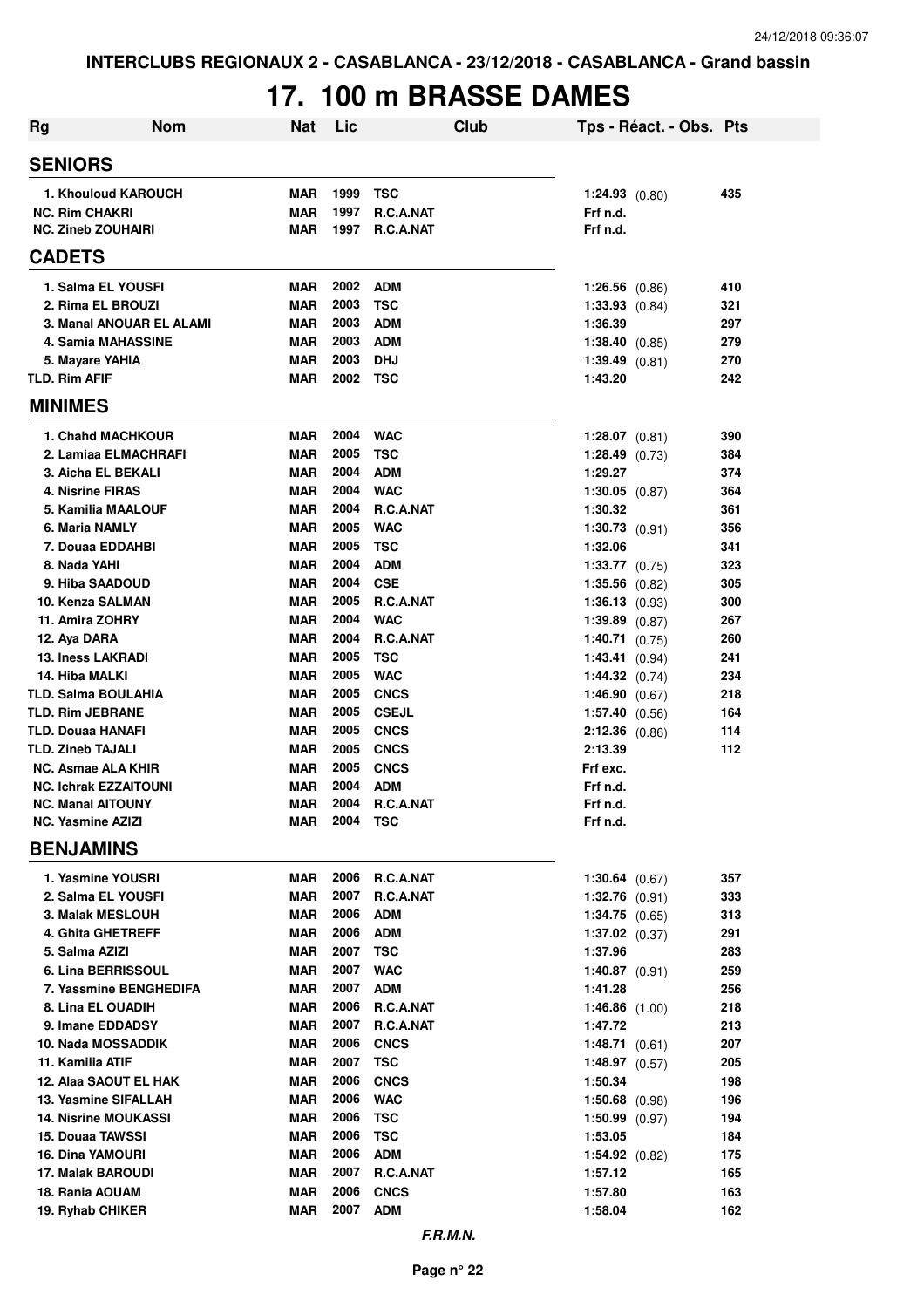#### **17. 100 m BRASSE DAMES**

| Rg                      | <b>Nom</b>                    | <b>Nat</b> | <b>Lic</b> | Club        |                  | Tps - Réact. - Obs. Pts |     |
|-------------------------|-------------------------------|------------|------------|-------------|------------------|-------------------------|-----|
| <b>BENJAMINS</b>        |                               |            |            |             |                  |                         |     |
|                         | 20. Marwa ELBASSITY           | MAR        | 2007       | <b>TSC</b>  | $2:03.72$ (0.65) |                         | 140 |
|                         | 21. Chaimaa MAFTAH EL KASSIMY | MAR        | 2006       | <b>ADM</b>  | 2:05.06          |                         | 136 |
| 22. Aya LAALA           |                               | <b>MAR</b> | 2007       | <b>TSC</b>  | 2:06.66          |                         | 131 |
|                         | 23. Khadija MENBEH            | <b>MAR</b> | 2007       | <b>CNCS</b> | 2:06.68          |                         | 131 |
| 24. Sara ELHAIMI        |                               | <b>MAR</b> | 2006       | <b>TSC</b>  | $2:07.35$ (0.80) |                         | 129 |
|                         | 25. Soulafa CHAKIB            | <b>MAR</b> | 2006       | <b>TSC</b>  | $2:07.56$ (0.76) |                         | 128 |
| <b>26. Assia TAWSSI</b> |                               | <b>MAR</b> | 2007       | <b>TSC</b>  | 2:10.30          |                         | 120 |
|                         | 27. Yara EL MAQRI             | <b>MAR</b> | 2007       | <b>CNCS</b> | 2:22.53          |                         | 92  |
|                         | <b>NC. Rihab ZARGANI</b>      | <b>MAR</b> | 2006       | <b>CNCS</b> | Frf exc.         |                         |     |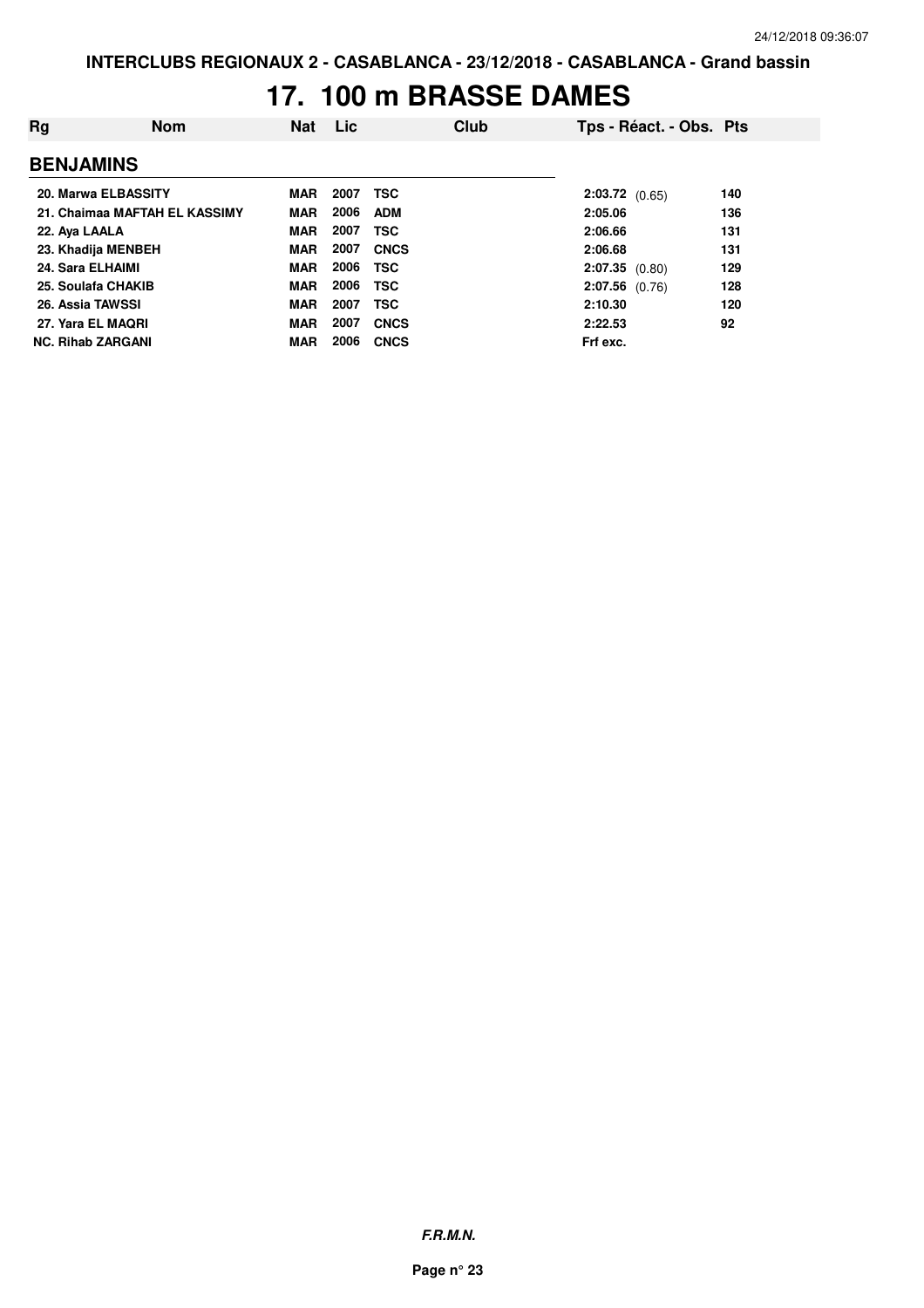### **18. 100 m BRASSE MESSIEURS**

| <b>Rg</b>                                          | <b>Nom</b>                        | <b>Nat</b>               | Lic          | Club                      |                                          | Tps - Réact. - Obs. Pts |            |
|----------------------------------------------------|-----------------------------------|--------------------------|--------------|---------------------------|------------------------------------------|-------------------------|------------|
| <b>SENIORS</b>                                     |                                   |                          |              |                           |                                          |                         |            |
| <b>NC. El Mehdi DASOULI</b>                        |                                   | MAR                      | 1995         | TSC                       | Frf n.d.                                 |                         |            |
| <b>JUNIORS</b>                                     |                                   |                          |              |                           |                                          |                         |            |
|                                                    | 1. Ahmed Yassine FLIYOU           | MAR                      | 2001         | <b>R.C.A.NAT</b>          | $1:09.85$ $(0.82)$                       |                         | 586        |
| <b>NC. Reyane ENNABTY</b>                          |                                   | <b>MAR</b>               | 2001         | <b>ADM</b>                | Frf n.d.                                 |                         |            |
| <b>CADETS</b>                                      |                                   |                          |              |                           |                                          |                         |            |
| 1. Sami KIBAL                                      |                                   | <b>MAR</b>               | 2002         | WAC                       | 1:15.07                                  |                         | 472        |
|                                                    | 2. Ghali IRAQUI HOUSSEINI         | <b>MAR</b>               | 2003         | R.C.A.NAT                 | $1:15.97$ (0.80)                         |                         | 455        |
|                                                    | 3. Mohamed Amine CHANNANI         | <b>MAR</b>               | 2002         | <b>CSE</b>                | 1:17.31(0.73)                            |                         | 432        |
| 4. Ali KAMIL                                       |                                   | <b>MAR</b>               | 2002         | <b>WAC</b>                | 1:18.20 $(0.82)$                         |                         | 417        |
| 5. Mohamed Reda MAMI                               |                                   | <b>MAR</b>               | 2002         | TSC                       | 1:22.58 $(0.85)$                         |                         | 354        |
| 6. Saad LAKHLALKI                                  |                                   | <b>MAR</b>               | 2002         | <b>CSE</b>                | $1:22.86$ (0.68)                         |                         | 351        |
| 7. Houssam HOUARI                                  |                                   | <b>MAR</b>               | 2003         | <b>TSC</b>                | 1:28.17 $(0.68)$                         |                         | 291        |
| 8. Mouad BOUSLAMTI<br><b>TLD. Sami DEFAA</b>       |                                   | <b>MAR</b><br><b>MAR</b> | 2003<br>2003 | <b>TSC</b><br>R.C.A.NAT   | 1:29.09                                  |                         | 282        |
| <b>NC. Aymane MESLOUH</b>                          |                                   | <b>MAR</b>               | 2002         | <b>ADM</b>                | $1:37.60$ (0.72)<br>Frf n.d.             |                         | 214        |
| <b>NC. Ilias ELHAOUARI</b>                         |                                   | MAR                      | 2003         | R.C.A.NAT                 | Frf n.d.                                 |                         |            |
| <b>MINIMES</b>                                     |                                   |                          |              |                           |                                          |                         |            |
|                                                    | 1. Mohamed Badr OUAMMOU           | <b>MAR</b>               |              | 2004 WAC                  | $1:15.22$ (0.73)                         |                         | 469        |
| 2. Ismail EL YOUSFI                                |                                   | MAR                      | 2004         | <b>R.C.A.NAT</b>          | $1:23.62$ (0.76)                         |                         | 341        |
| 3. Soulaymane MOUJI                                |                                   | MAR                      | 2004         | <b>ADM</b>                | $1:24.93$ $(0.54)$                       |                         | 326        |
| 4. Akram AYOUCHI                                   |                                   | <b>MAR</b>               | 2004         | <b>TSC</b>                | $1:28.20$ (0.75)                         |                         | 291        |
| 5. ilyas LAGSSAIBI                                 |                                   | <b>MAR</b>               | 2004         | R.C.A.NAT                 | 1:28.22                                  |                         | 291        |
|                                                    | 6. Mohamed EL BOUZKRI             | MAR                      | 2005         | <b>CNCS</b>               | 1:29.46 $(0.74)$                         |                         | 279        |
|                                                    | 7. Mohamed Amine HAMDAOUI         | MAR                      | 2004         | <b>TSC</b>                | $1:30.35$ (0.72)                         |                         | 270        |
| 8. Mehdi BOUIRIG                                   |                                   | MAR                      | 2004         | <b>ADM</b>                | 1:31.11                                  |                         | 264        |
| 9. Saad BOUKIOUD                                   |                                   | MAR                      | 2004         | <b>CNCS</b>               | 1:31.41                                  |                         | 261        |
| 10. Abdellatif HIMMECH                             |                                   | MAR                      | 2004<br>2004 | <b>TSC</b>                | $1:32.18$ (0.76)                         |                         | 255        |
| 11. Rayane BOURZIK<br><b>12. Amr BENATMANE</b>     |                                   | MAR<br>MAR               | 2005         | <b>TSC</b><br><b>TSC</b>  | $1:32.30$ $(0.65)$<br>$1:32.79$ $(0.82)$ |                         | 254<br>250 |
| <b>13. Mehdi ZEHNOUNI</b>                          |                                   | <b>MAR</b>               | 2005         | <b>DHJ</b>                | $1:34.74$ $(0.83)$                       |                         | 234        |
| TLD. Adam KHALLAD                                  |                                   | MAR                      | 2004         | <b>TSC</b>                | 1:36.25(0.90)                            |                         | 224        |
| <b>TLD. Souhail SLILI</b>                          |                                   | MAR                      | 2004         | <b>CSEJL</b>              | $1:36.45$ (0.85)                         |                         | 222        |
| <b>TLD. Ilyass BOUCHTI</b>                         |                                   | MAR                      | 2004         | <b>TSC</b>                | $1:37.68$ (0.85)                         |                         | 214        |
| <b>TLD. Mohammed REGRAGUI</b>                      |                                   | MAR                      | 2005         | <b>CSEJL</b>              | 1:41.90 $(0.79)$                         |                         | 188        |
| <b>TLD. Amine EL BOUZAIDI</b>                      |                                   | <b>MAR</b>               | 2004         | <b>TSC</b>                | 1:43.34                                  |                         | 181        |
| <b>TLD. Yassine IFASSIOUEN</b>                     |                                   | <b>MAR</b>               | 2004         | R.C.A.NAT                 | 1:43.74                                  |                         | 178        |
| <b>TLD. Ayman ZERHOUN</b>                          |                                   | MAR                      | 2004         | <b>CNCS</b>               | 1:43.90(0.89)                            |                         | 178        |
| <b>TLD. Mohammed MEDIANE</b>                       |                                   | MAR                      | 2005         | <b>ADM</b>                | $1:44.04$ (0.56)                         |                         | 177        |
| TLD. Hamza MAHJOUBI                                |                                   | <b>MAR</b>               | 2005         | <b>CNCS</b>               | $1:44.59$ $(1.02)$                       |                         | 174        |
| <b>TLD. Mohamed EL BAKILI</b>                      |                                   | <b>MAR</b>               | 2005         | <b>TSC</b>                | 1:44.75(0.79)                            |                         | 173        |
| <b>TLD. Otmane ABERCHANE</b>                       |                                   | MAR                      | 2004         | <b>CSEJL</b>              | 1:46.72(0.83)                            |                         | 164        |
| <b>TLD. Ziad HOUARI</b><br><b>TLD. Ilyass NORY</b> |                                   | MAR<br>MAR               | 2005<br>2004 | <b>TSC</b><br><b>CNCS</b> | 1:47.16(0.93)<br>$1:47.68$ (0.77)        |                         | 162<br>160 |
| TLD. Wahb EL ATLASSI                               |                                   | MAR                      | 2004         | <b>CNCS</b>               | 1:48.85(0.81)                            |                         | 154        |
| <b>TLD. Rayane AKANSOUS</b>                        |                                   | <b>MAR</b>               | 2005         | <b>WAC</b>                | $1:50.85$ (0.78)                         |                         | 146        |
|                                                    | TLD. Ayman BOUAKIL EL IDRISSI     | <b>MAR</b>               | 2005         | <b>CNCS</b>               | 1:55.74                                  |                         | 128        |
|                                                    | <b>NC. Taha MAFTAH EL KASSIMY</b> | MAR                      | 2005         | <b>ADM</b>                | Dsg FD                                   | (0.30)                  | 0          |
| <b>BENJAMINS</b>                                   |                                   |                          |              |                           |                                          |                         |            |
| 1. Ali BOUSLIM                                     |                                   | <b>MAR</b>               | 2006         | <b>TSC</b>                | 1:36.44 (0.56)                           |                         | 222        |
| 2. Ilias BEN HAMOU                                 |                                   | MAR                      | 2007         | <b>CSE</b>                | $1:38.22$ (0.80)                         |                         | 210        |
| 3. Ismail EL BOUZKRI                               |                                   | <b>MAR</b>               | 2007         | <b>CNCS</b>               | 1:38.74                                  |                         | 207        |
| 4. Ahmed NIDAOUI                                   |                                   | <b>MAR</b>               | 2007         | <b>WAC</b>                | 1:38.91                                  |                         | 206        |